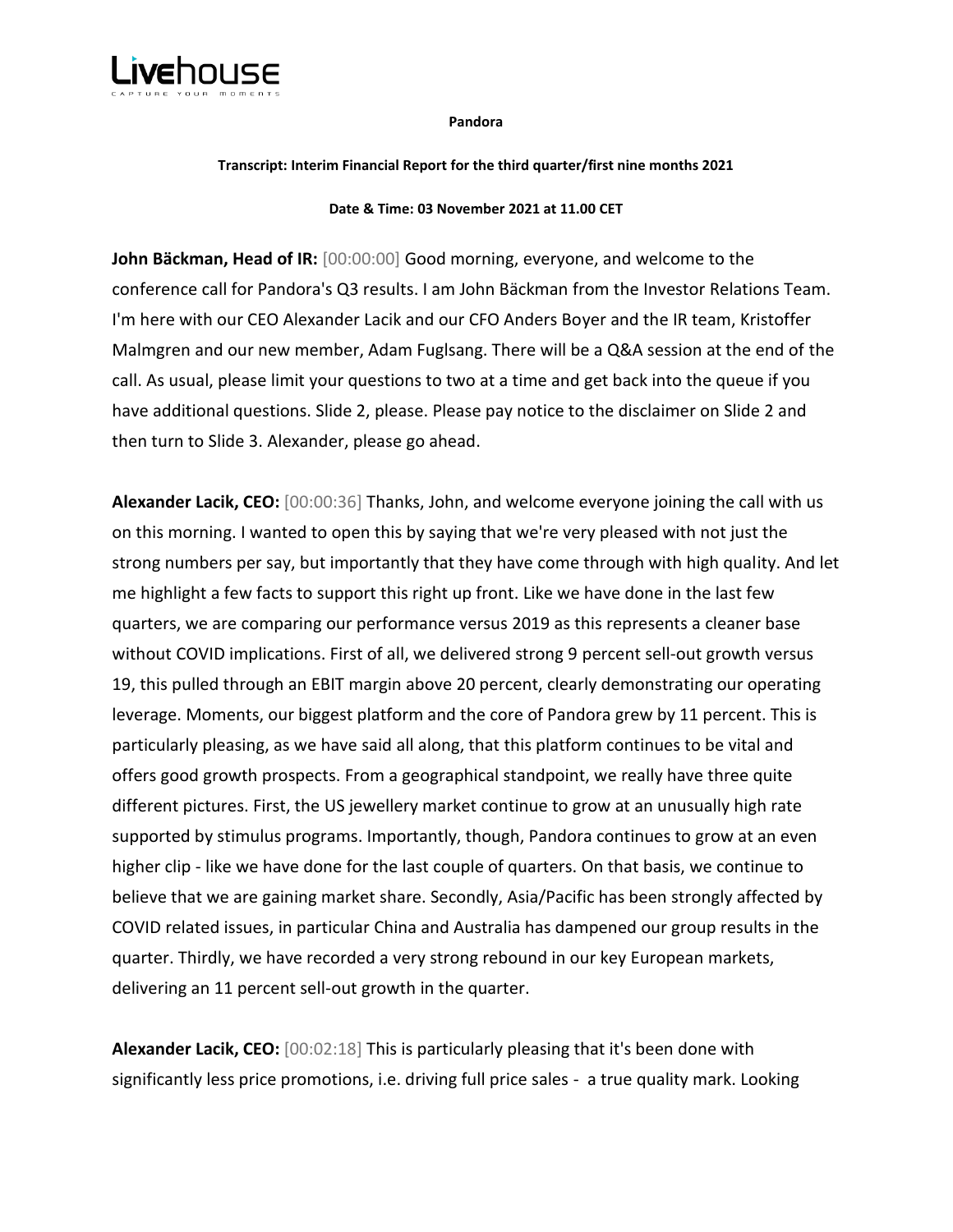around us, we can definitely note that the competitive activity is picking up as market conditions stabilize. Despite this, we deliver strong growth. Our model is working. Now let's move to slide four, please. As a consequence of the strong results and an updated forecast for the rest of the year, we upgraded our financial guidance for both organic growth and EBIT margin in 2021 on the 1st of November. Organic growth is now expected to be in the 18 to 20 percent range, driven by better performance. This equals a five to seven percent organic growth rate versus 2019. Anders will give more detailed perspective on our assumptions in just a minute. EBIT margin is now expected to be in the range of 24 to 24.5 percent. This is driven by the higher expected growth rates turning into higher operating leverage. We are also continuing the distribution to our shareholders through both the ongoing share buyback program running to February and a third extraordinary dividend for 2021. Slide six, please. Before we dove into quarter three, I would like to take a step back and repeat our longer term view. At our Capital Markets Day in September, we unfolded Pandora's new growth strategy, called Phoenix. I would like to recap four key messages underpinning the direction towards 26.

**Alexander Lacik, CEO:** [00:03:55] First, the new strategy is an evolution rather than a revolution. Our model is working, therefore will keep on developing this rather than venturing into new and risky territory. Secondly, our objective is to drive a balanced top and bottom line growth. We want our valuation to develop in a more predictable and balanced fashion. Thirdly, we will seek to leverage our core assets, namely our strong global brand awareness, our widespread global distribution network and our industry leading manufacturing capabilities. Finally, we see a strong growth potential within our core, both in terms of staying focused on the jewellery market, as well as in countries where we are already established.

Next page, please. Here we are illustrating the investment case in more detail. There's a few key messages I'd like to pull out. First of all, to the far left, the strategy is, as I just mentioned, built on our existing core assets. That's important because we're building on a strong foundation and it drives operating leverage and EBIT margin expansion. In the middle, we list the drivers for value creation from Phoenix and our 2023 targets. The gross list of growth opportunities is rich and we don't necessarily need to land all of them in order to reach our goals. On the right part of the slide, we list more growth avenues beyond Phoenix. When we developed the strategy, it quickly became quite clear that we see more growth opportunities than what we can handle during the next few years.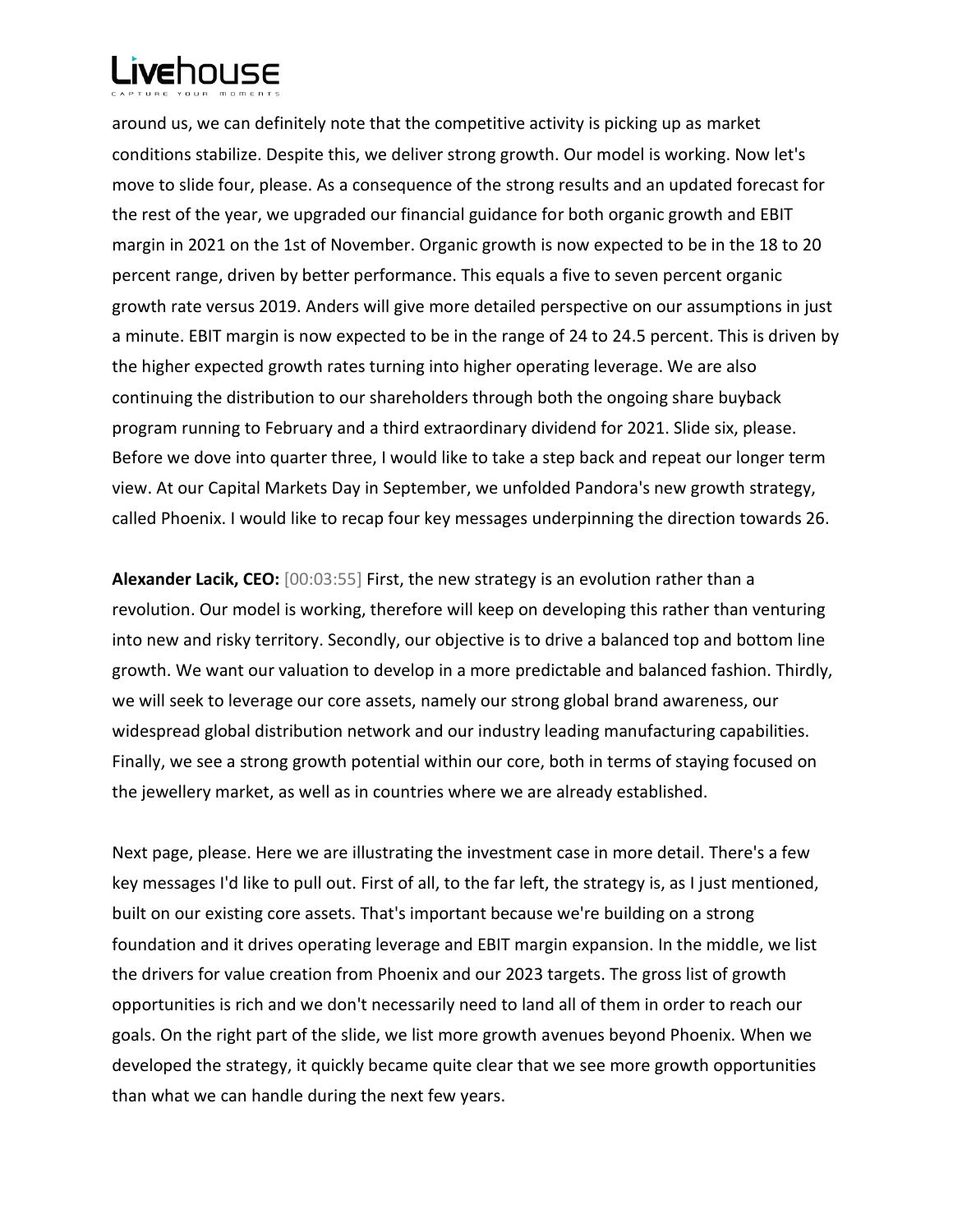**Alexander Lacik, CEO:** [00:05:30] Even though some of these opportunities are quite obvious, like getting a stronger foothold in India or Japan, it's simply a question of prioritization. That's, of course, a pretty good situation to be in.

Slide eight, please. When it comes to sustainability, we continue to invest in and future proof our business. In September, we announced the ambition to reduce carbon emissions across the entire value chain by 50 percent by 2030. This target has been approved by the science based target initiative. It places us, as far as we can tell, among the most climate ambitious companies in our industry. As the meeting in Glasgow is so clearly underlining these days, our society needs to show real action faster. We are determined to do our part and lead in our industry. We have a full strategic sustainability agenda as part of Phenix to become low carbon, circular and inclusive. It's not only the right thing to do. It will also future proof our business and build a position that we believe will be appreciated by consumers, employees, financial community and other important stakeholders.

Next slide, please. To drive the core is a key pillar in our strategy and our number one priority. The moment platform is our core, representing roughly 70 percent of our business. In the third quarter, we launched Moments Wearing occasions. A collection of key rings and bag holders. The collection did two things for us. First, it helped reengage existing customers with the brand by showing new, innovative ways to engage with our charms.

**Alexander Lacik, CEO:** [00:07:11] Secondly, it drove an incremental two percent revenue in quarter three and supported the strong Moments performance. It's very clear that we can continue to activate the platform and generate solid outcomes. The Moments platform saw sell-out growth of 11 percent in quarter three, as I just said.

Next slide, please. The second strategic priority is to fuel the Pandora brand with more concept platforms next to Moments. Pandora Brilliance is our first lab created Diamond Collection. We launched Brilliance in UK back in May. Part of the reason for a test instead of an immediate global rollout was to learn and sharpen our go to market toolbox. It's a new segment from Pandora for many aspects, and we needed to verify as well as glean important insights before considering a further geographical expansion. Based on the learnings to date, we are confident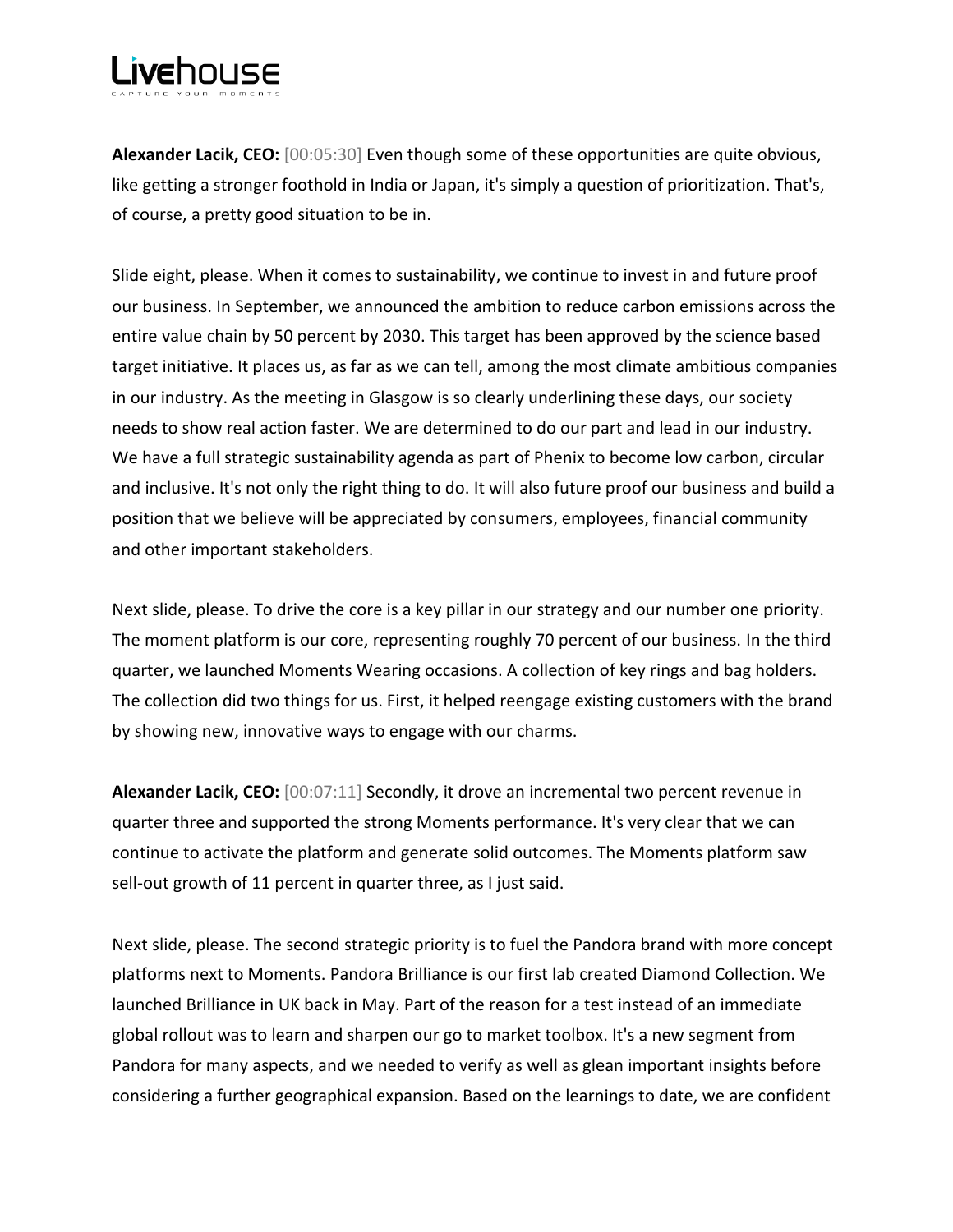that we have generated sufficient insights for a successful rollout. I'm therefore happy to announce today that we will initiate a further sequential global rollout starting next year. This is an important milestone for the brand as it opens up for larger addressable market. We will not rush into this, but successfully build a proposition to serve this segment with exciting offerings. For competitive reasons, country details will only be shared closer to the launch date, so please stay tuned. Our aim is to establish Brilliance as a new platform to democratize diamonds. Diamonds are not just forever. They are also for everyone. Next slide, please.

**Alexander Lacik, CEO:** [00:08:46] Our largest market, US continued its outstanding performance. This was the third quarter in a row with sell-out growth above 50 percent compared to 2019. While this growth has been fueled by stimulus packs, it's important to note that the external data suggests that we are growing more than the market. Furthermore, 98 percent of revenue in the US was full price sales in quarter three as we continue to decrease promotional activity. And across our key markets, we continue to have a lower promotional level. And in Q3, you had less promo days in both physical stores and online versus 2019, as illustrated to the right on the chart. Next slide, please.

We continue to see our performance being impacted by COVID 19. China saw sequential deterioration, as we told you already in Q2. This is mainly due to COVID 19. Stores were formally open, but traffic was down 70 percent versus 2019, and around 80 percent of our stores in China were somehow impacted by COVID 19. Therefore, as we told you about at the CMD, we delayed the planned investment in repositioning the brand in China. The good news is that Pandora was the number one brand on T-mall in Fashion Jewellery. A recent development. Australia was also severely impacted by COVID 19, with roughly half of the stores temporarily closed during the quarter. Stores in Australia are now back to being almost fully open again, and I'm happy to say that that has led into positive territory after the reopening.

**Alexander Lacik, CEO:** [00:10:23] Next slide, please. Our key European markets saw a strong rebound as stores opened up in Q3 and delivered a sell-out growth of 11 percent versus 2019. UK, Italy and Germany all returned to positive growth, where Italy and Germany also delivered positive sell-out growth versus 2019 physical stores. France was impacted both by promo detox and COVID 19 restrictions. Overall, for the group, sell-out growth versus 2019 was 9 percent in the quarter, driven by the strong rebound in Europe and continued strong growth in the US,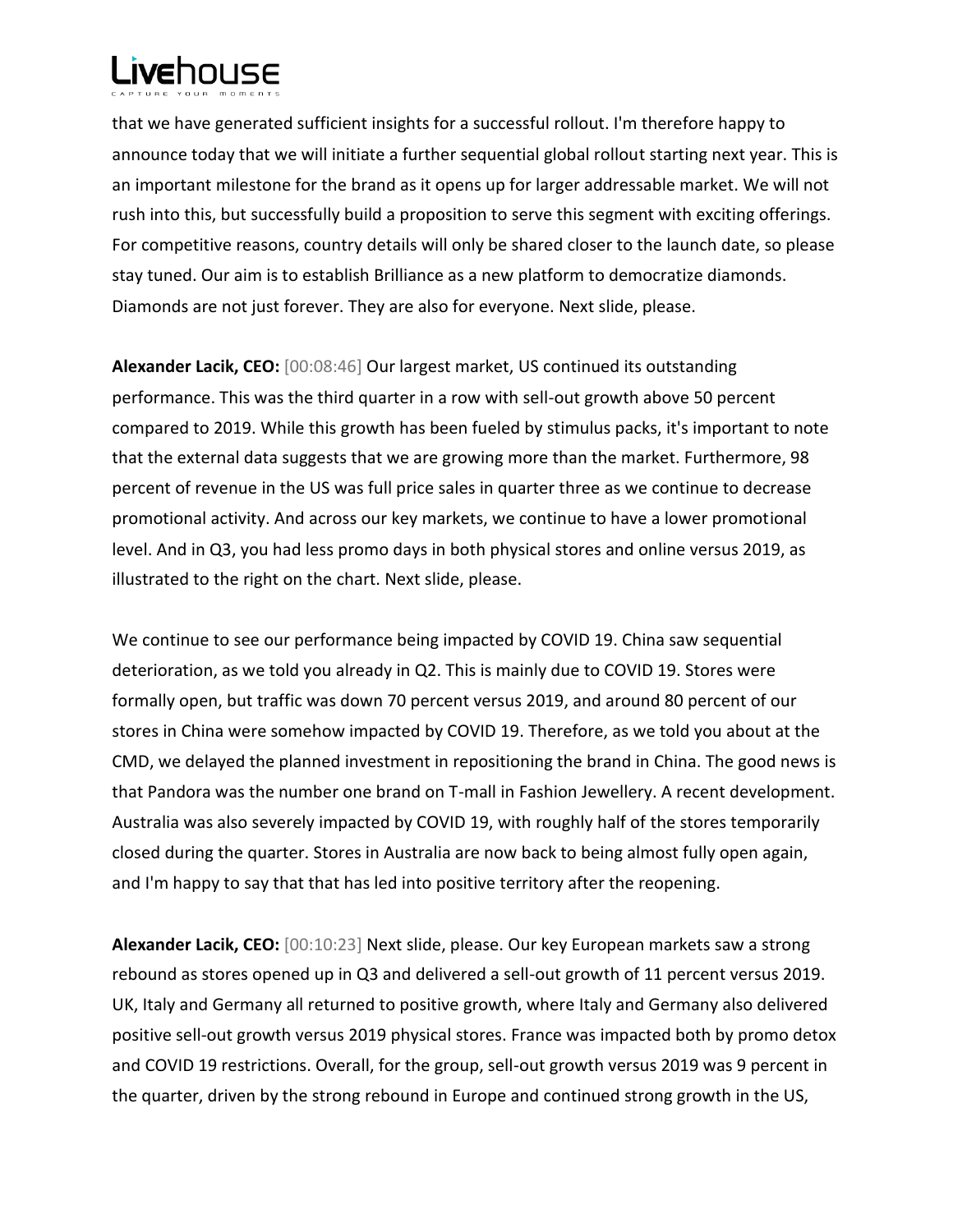while, as mentioned, dragged down by China, Australia and other Asian markets that were heavily impacted by external factors, i.e. COVID 19. Next slide, please.

We've kept investing in marketing and more holistic communication. This is paying off - our brand momentum is strong. This continues to be the driving force of revenue growth, which obviously then drives EBIT margin. In terms of unaided awareness we note three points. There seems to be an industry decline during the COVID period. We can only speculate about the reasons for this, but the restrictions around physical retail and the consequent traffic declines paired with lower advertising spend are likely drivers. Secondly, there is a certain short term volatility in the quarterly metrics. However, we note a stable annual trend for Pandora. It was 36.6 in 2019 and 36.4 In 2020. Obviously, 2021 full year is not yet available. Last point, while we note the decline in the quarter, it's in line with the general trend.

**Alexander Lacik, CEO:** [00:12:03] Therefore, relative and leading performance remains intact. In Q3, we maintain a leading position in five of seven key markets. In terms of our global share of search. More than 30 percent of the Google searches for branded jewellery is for Pandora. We note a slight decline in the quarter, which likely is driven by lower promotional pressure, leading to less search. Net we continue to stay top of mind as well as engaging with our consumer base. It's clear that as conditions have started to normalize, we see more competitive activity. There is no doubt that the investments we've made during the pandemic will continue to cement our leading position. Next slide, please.

Our investments into Digital continue to generate strong results in the quarter. Digital plays a key role in our new strategy, both as a foundation as well as a distinct growth pillar. Our online revenue almost doubled versus 2019. In most countries, our e-store is the largest portal to the brand. So the investment in e-commerce also drives Halo onto the brand. Our new digital organization delivers constant improvements to the customer experience. Tangibly, we note that online conversion continues to improve and was up by 50 percent versus 2019. We continue to expand our omni channel features, where and when it makes sense due to COVID 19. There's a very strong consumer interest in, for instance, click and collect in the US that made up 15 percent of our US online sales in quarter three. Recently, we rolled out click and collect in France, Italy, Germany and Australia.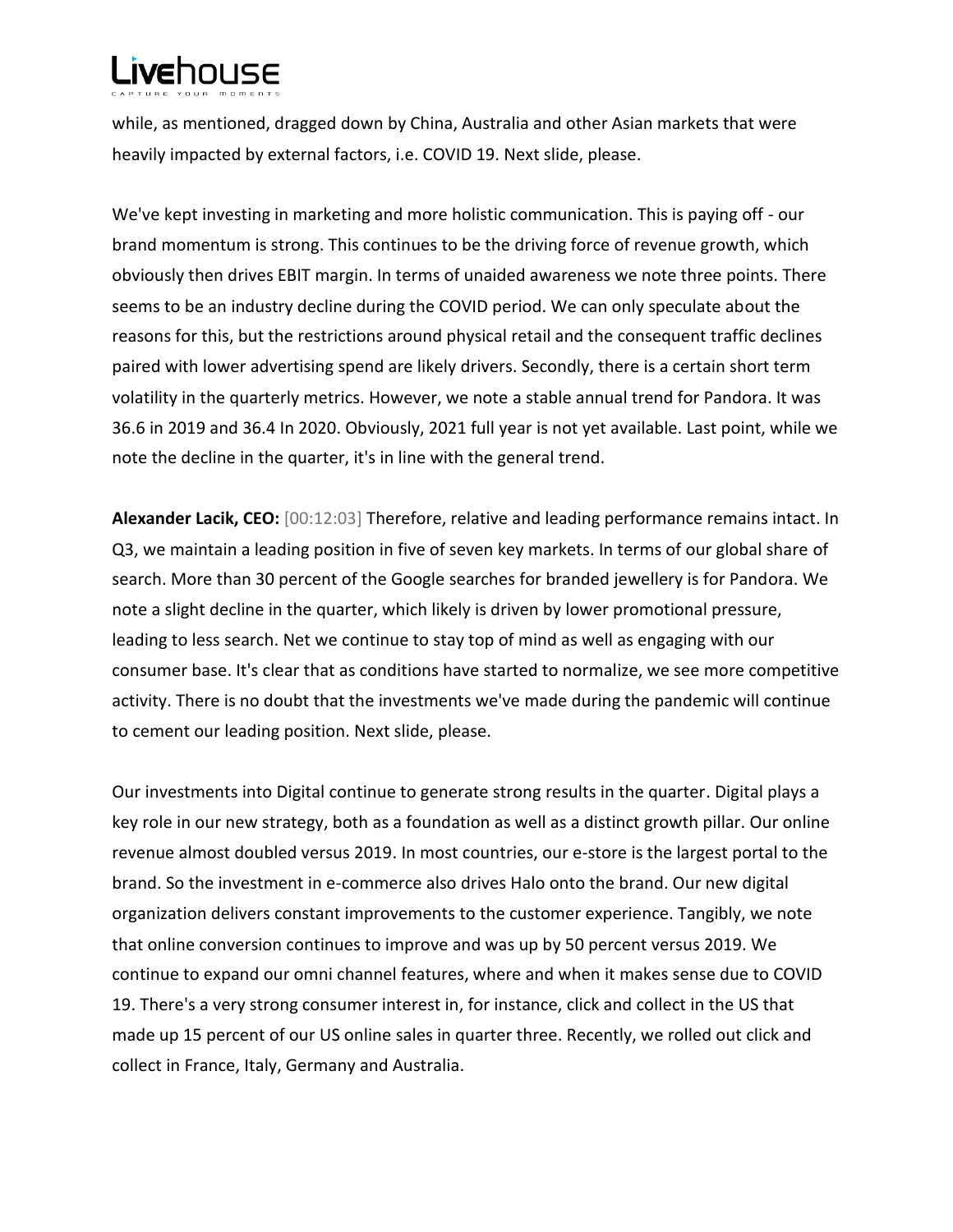**Alexander Lacik, CEO:** [00:13:43] We now have click and collect in 95 percent of our concept stores in our key markets. Next slide, please.

Before I hand over to Anders, I want to give an update on the situation for our staff and production in Thailand. The COVID 19 outbreaks there escalated during late summer and the situation became more challenging and required significant mitigating actions. Well, first of all, the health and safety of our employees comes first, always. To protect our employees and to mitigate the risk of disruptions in the supply chain, we have taken a broad range of precautionary measures. You may recall that we hired additional staff already in Q2, as well as increasing our inventory position. We continued to increase stock levels in Q3, as well as hiring of additional temporary staff to offset the people stuck in quarantine and other issues around COVID. We are in close dialog and cooperation with the Thai authorities, and we are also closely monitoring and supporting our suppliers. Our production was affected, but we managed to keep the disruption such that it did not have any significant impact on our ability to meet demand. This is a major achievement given the circumstances. I'd like to sincerely thank our colleagues in Thailand for the tremendous effort and personal contributions to mitigate the risks during very challenging times. Now I'll hand it over to Anders to take us a bit more through the numbers.

**Anders Boyer, CFO:** [00:15:12] Thank you, Alexander. I will go to slide 18 then. And as you have heard already from Alexander, the solid revenue growth continued in the third quarter and this is also visible in a strong EBIT margin in the third quarter. So I'll just give a couple of other financial highlights here. First of all, on the gross margin. The gross margin is down 260 basis points versus third quarter of last year, but it's important to know that the underlying gross margin is in fact unchanged and remains strong. The decline that we see versus last year is driven by higher silver prices and driven by one-off costs related to fighting the pandemic in Thailand. As well that we do have a bit of one-off costs related to expense in inventory, taking over in connection with forward integration, and we didn't have any of that in the third quarter of 2020. Secondly, it's worth noting that our net working capital continues to be around zero, despite that, we are building up inventory for the peak season here in the fourth quarter, and it's also worth highlighting that our leverage is still in the very low end of the capital structure range 0.5, despite the cash returns we have made so far. The leverage is expected to tick up a little bit in the months to come due to the relatively high level of share buyback that we are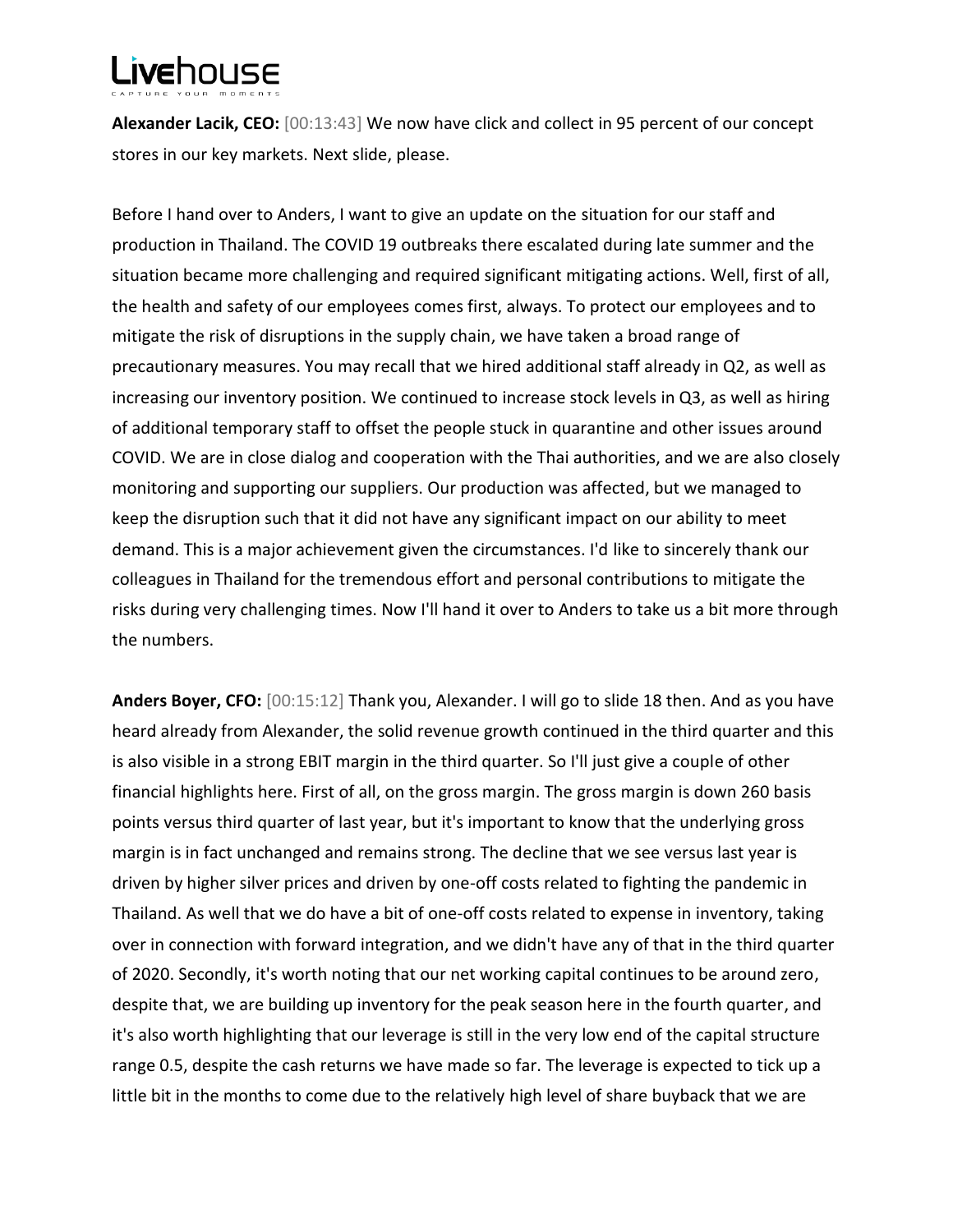running at the moment, but the level still leaves room for continued future cash distribution to our shareholders.

**Anders Boyer, CFO:** [00:16:54] Finally, I'll just on this slide. I just want to highlight the 48 percent return on Invested Capital, ROIC, and this is a significantly above the levels that we saw both in 2020 and 2019 and partly due to higher top line and bottom line growth, but also partly due to that the program NOW restructuring costs are now history. So next slide, please, slide 19 here, we'll have a look at the revenue development. There's two branches here, and in the top bridge we are comparing to a clean base in 19 without COVID 19 impact, and it is quite clear that the company is growing and sell-out growth, and organic growth are both 9 percent here in the third quarter. The bucket that we are calling 'normalization of selling' that includes the impact of the so-called commercial reset that we were running back in 2019, where we deliberately reduced inventories in the franchise partner channel. In the bridge below where we compare to last year 2020. Then there are some quite clear impact from COVID 19 that may require a little bit of explanation, just like back in the second quarter announcement. First of all, sell-out growth is lower than organic growth, just like we saw in the second quarter of this year as well.

**Anders Boyer, CFO:** [00:18:26] So the 6 percent bucket that we are calling 'normalization of sell in and Q4 stock build' that illustrates the effect the pandemic had last year because last year it lowered sell-in as uncertainty was obviously quite high and our partners were more cautious with building inventory ahead of the Q4 peak season. This year is back to normal behavior, and it drives up organic growth above sell-out by 6 point when we compare on a year over year basis. And in the same way, other points of sale were very hard hit in the third quarter of last year, but have recovered strongly this year in the third quarter of this year. And this has happened partly by moving revenue from our online business and into other point of sales, and the performance is in other point in other points of sales is not included in the sell-out KPI, and therefore that also adds 4 points of difference between sell-out and organic growth in the third quarter. And it's exactly the same effect as we saw back in in the last quarter in Q2. So next slide, please 20, slide 20 on the EBIT margin - our EBIT margin in the third quarter was 20.2 and up 3 points versus last year. And the main driver of this continued to be operating leverage. As Alexandre also mentioned, this margin expansion was delivered despite that, we received significantly less government support and less rent concessions this year. And despite that, we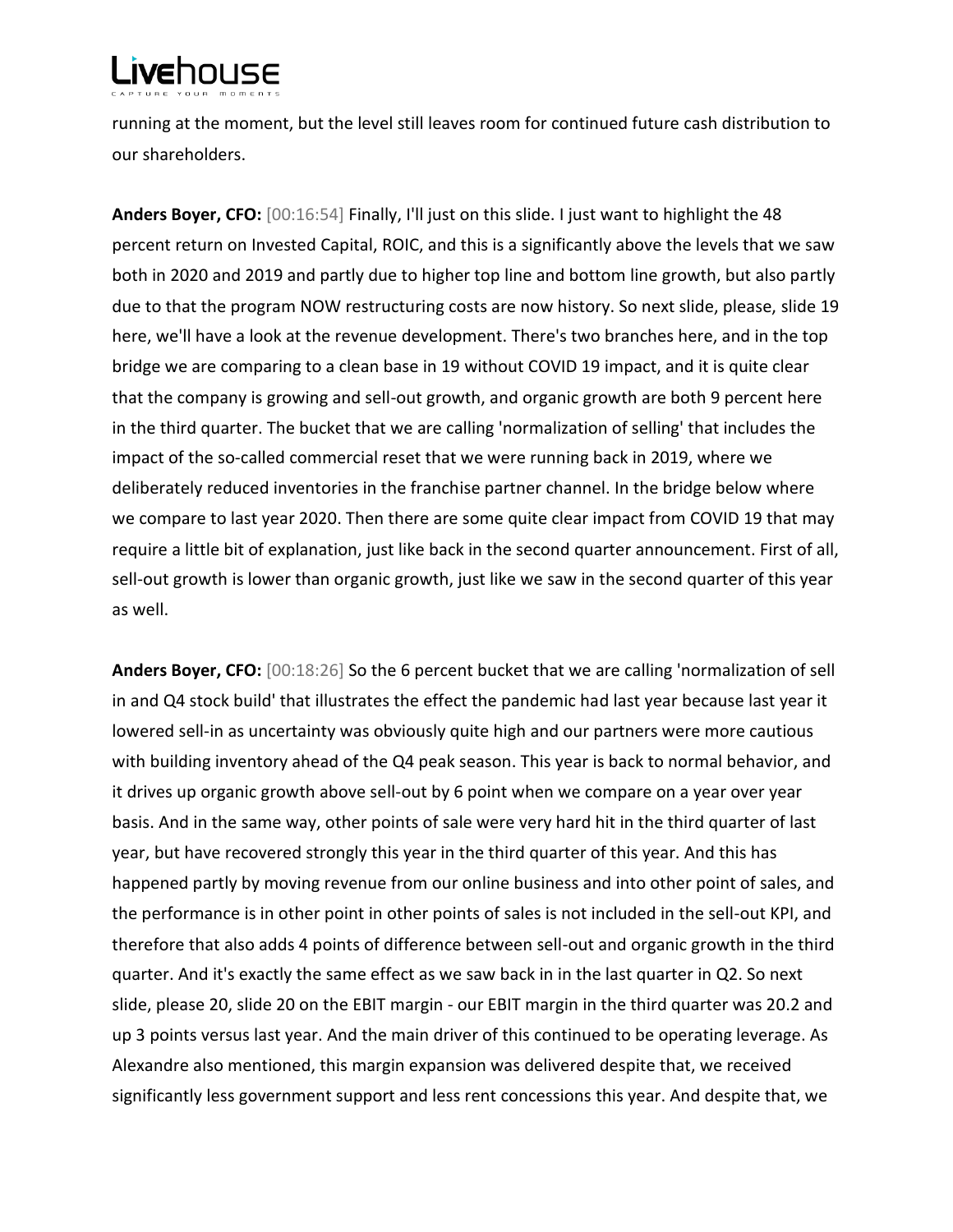also incurred actually quite some extraordinary costs to mitigate the pandemic in Thailand, and that's the first two pink boxes in the waterfall on this slide. On the other hand, there's also some positive impact from phasing of operating expenses and some temporary savings from, actually quite unusual high store vacancies here in the third quarter, and a part of this is expected to reverse in the fourth quarter. Then I'll go to Slide 22 and the upgraded guidance. And first, here we are bridging from the 2020 revenue onto to the new guidance of 18 to 20 percent organic growth and then onward to the 2021 revenue in absolute numbers. Where we will be landing in this 18 to 20 percent range is not least depending on the level of US revenue here in Q4. And as usual, it should also be recalled that even though we have only nine weeks left of the year, it is nine big weeks. And those nine weeks that we have left of the year are not far from a third of the sell-out for the full year. So we are as usual, moving into peak season. I would also like just to repeat our three COVID 19 assumptions for the guidance. First of all, we still assume that around five percent of the stores will be temporarily closed or severely impacted by COVID 19 in Q4.

**Anders Boyer, CFO:** [00:21:54] And secondly, the guidance assumes that there will be no new COVID 19 restrictions implemented, which impact consumer behavior significantly in one way or the other. And finally, the assumption is that there would be no major disruptions in the supply chain. And then finally, I just want to highlight that the new guidance of 18 to 20 percent growth versus last year corresponds to 5 to 7 percent organic growth on a two year stack. Then next slide, please. Slide 23 on the EBIT margin. And then in this EBIT margin, we are building all the way back from the EBIT margin last year through the old guidance and then on to the new guidance. And as you can see in the right part of the bridge, the increased EBIT margin guidance is driven by operating leverage, a bit lower investment in China this year and then partly offset by the cost of mitigating the pandemic in Thailand. And I would assume that this is quite quite straightforward. So on this slide, I will just mention the two other changes to the guidance parameters that we made the day before yesterday, and that includes a slightly lower CAPEX and that the net store closures ends in the low end of the previous guidance range. And just to avoid misunderstandings and let me be very clear that the lower CAPEX is not a reflection of any kind of uncertainty about the strategy or similar, it's mainly a reflection of the pandemic and the natural postponement of certain investments as a consequence of that, including in Thailand.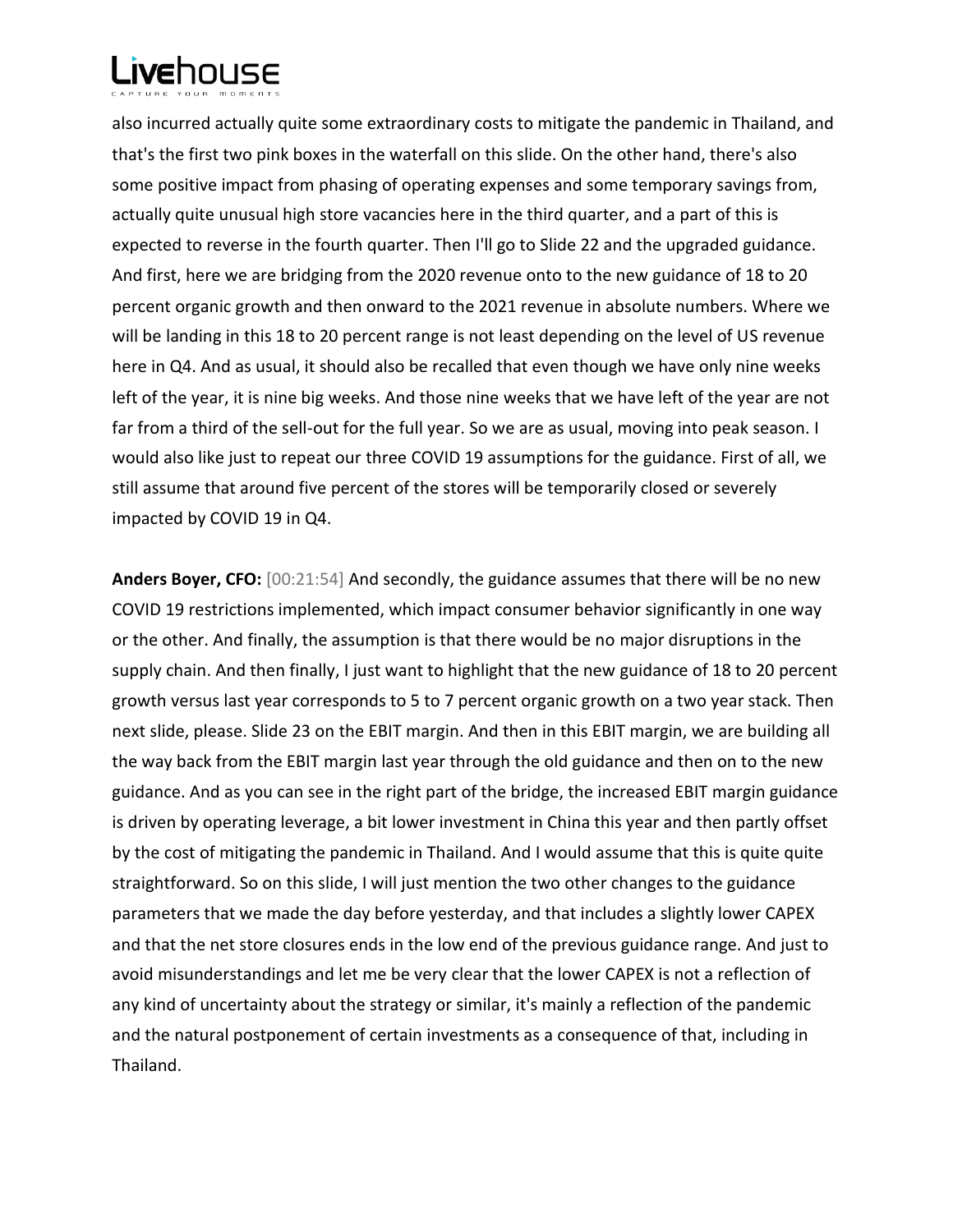**Anders Boyer, CFO:** [00:23:42] And then we also want to repeat that the store closures that we are doing this year is just so normal ongoing optimization of the network, and it includes the deliberate delay in new store openings in China. And just repeating what we communicated at the CMD, we do see ample white space around the world and ample opportunity to expand the network in the years to come. On Slide 24, we'll have a look at what the full year guidance implies for the fourth quarter in terms of revenue growth on a two year stack versus 2019 and the guidance versus 2020 of 18 to 20 percent, growth corresponds to 5 to 7 on a two year stack, and that's the number you can see in the last black box to the right. And then the implied organic growth for specifically for Q4 is 2 to seven 7 organic growth, and that's the box in the middle. So with our guidance, we confirm that we see that Pandora is back on a growth track in Q4. This and that is despite that we have a stronger comparison based in Q4 of 2019, where the impact from program now started becoming more visible.

**Anders Boyer, CFO:** [00:25:06] And as you may remember, then in the third quarter of 2019, organic growth was minus 14 and then in Q4 of 19, it improved. The organic growth improved sequentially to almost flat, a minus one, to be precise. So the comparison based on a two year stack actually becomes quite much tougher, and the 2 to 7 percent implied guidance should be seen in that context. And then you may say that the implied 5 point range in Q4 is quite wide for a quarter where we are already almost in the middle of it, or at least well into the Q4. But we are giving this range due both to the uncertainty related to pandemic, as well as an elevated range of possible outcomes for the US performance in this quarter. And then slide 25 slightly last slide from me, as Alexander mentioned upfront, we are continuing the cash distribution. We have ample liquidity. We have a low leverage and we will distribute another five hundred million kroner in dividends in roughly two weeks from now. So and that will be the the third extraordinary dividend for this year. This takes the total distribution to shareholders from both dividends and buybacks to 5.5 Billion Danish kroner between May 21 and early February next year. And that's close to a 7 percent of our market cap. And with that, I'll hand it back to Alexander and slide 27, please.

**Alexander Lacik, CEO:** [00:26:51] Thank you, Anders. A quick summary. Our performance in Q3 was strong on both topline and EBIT, as I said, driven by moments continued strong US performance, as well as a very strong rebound back to growth in Europe. We are well prepared for the upcoming Q4 trading period. As noted, the performance to date and our view on Q4 led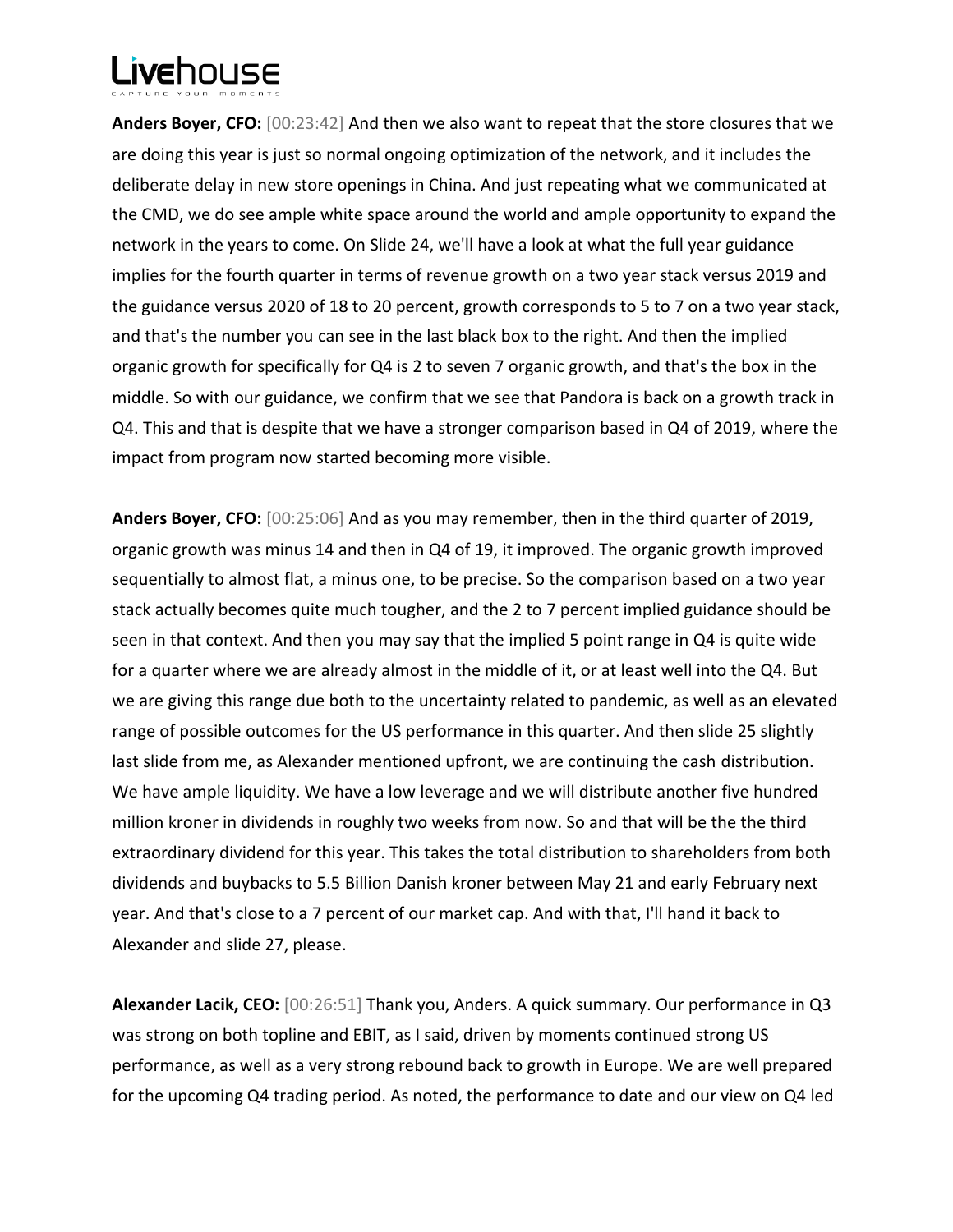to an upgraded guidance which Anders just touched upon. Finally, we'll continue cash distribution to our shareholders, both via the announced share buybacks as well as the extra dividend. All in all, as always, eventful but clearly showing the strength of our operating model. And with those remarks, we're ready for the Q&A session. Operator Please get us going.

**Operator:** [00:27:36] Thank you. If you do wish to ask a question, please press zero one on your telephone keypad. If you wish to withdraw, your question may do so by pressing zero two to cancel. There will be a brief pause while questions are being registered. Our first question comes from Fredrik Ivarsson with ABG. Please go ahead.

**Fredrik Ivarsson, ABG:** [00:28:07] Thank you, operator. Good morning, gentlemen. First, a question on the implied margin guidance for Q4. We spoke about the implied growth above. I'm curious to hear about the margin guidance. I think it indicates some 28 percent. That's a 7 percent contraction from Q3 2019. So just trying to understand the bridge here. So what kind of raw material headwinds and marketing levels to assume for Q4, for instance? Maybe start there.

**Anders Boyer, CFO:** [00:28:40] I think that was a question for me that it's Anders here. It's yeah, it is about 6.5 points lower EBIT margin compared on a two year stack. And as you point to the majority of this is driven by external factors of being the foreign exchange and commodities or silver prices. And these external factors amounts to almost 4 to 5 points of that drag on the EBIT margin versus Q4 of 2019. So we've seen both silver prices going in the wrong direction in terms of margin and FX as well. So in total, that's, 2.5 points versus Q4 of 2019. So that's the first building block. Then we will continue having COVID 19 cost in Thailand to fight the pandemic in the Q4 of this year and that we expect that to amount to pretty much the same as in Q3. So that's another point. And then we will be, compared to Q4 of 19, investing in in China, in turning around the brand. Let's see how the pandemic develops, but that's the plan. And that could be up to another, uh, almost 1 point of drag specifically on the Q4 margin. So if you add that up, Thailand, China, silver prices and foreign exchange, you get to, 4 to 5 points of the drag compared to Q4 of 2019. And the remaining couple of points are more permanent or structural factors. And not least that we have increased marketing spending quite significantly compared to Q4 of 2019 and from memory, I'm just trying to look in my notes here. I think we spend just above 12 percent of revenue in marketing in Q4 of 19. We're not specifically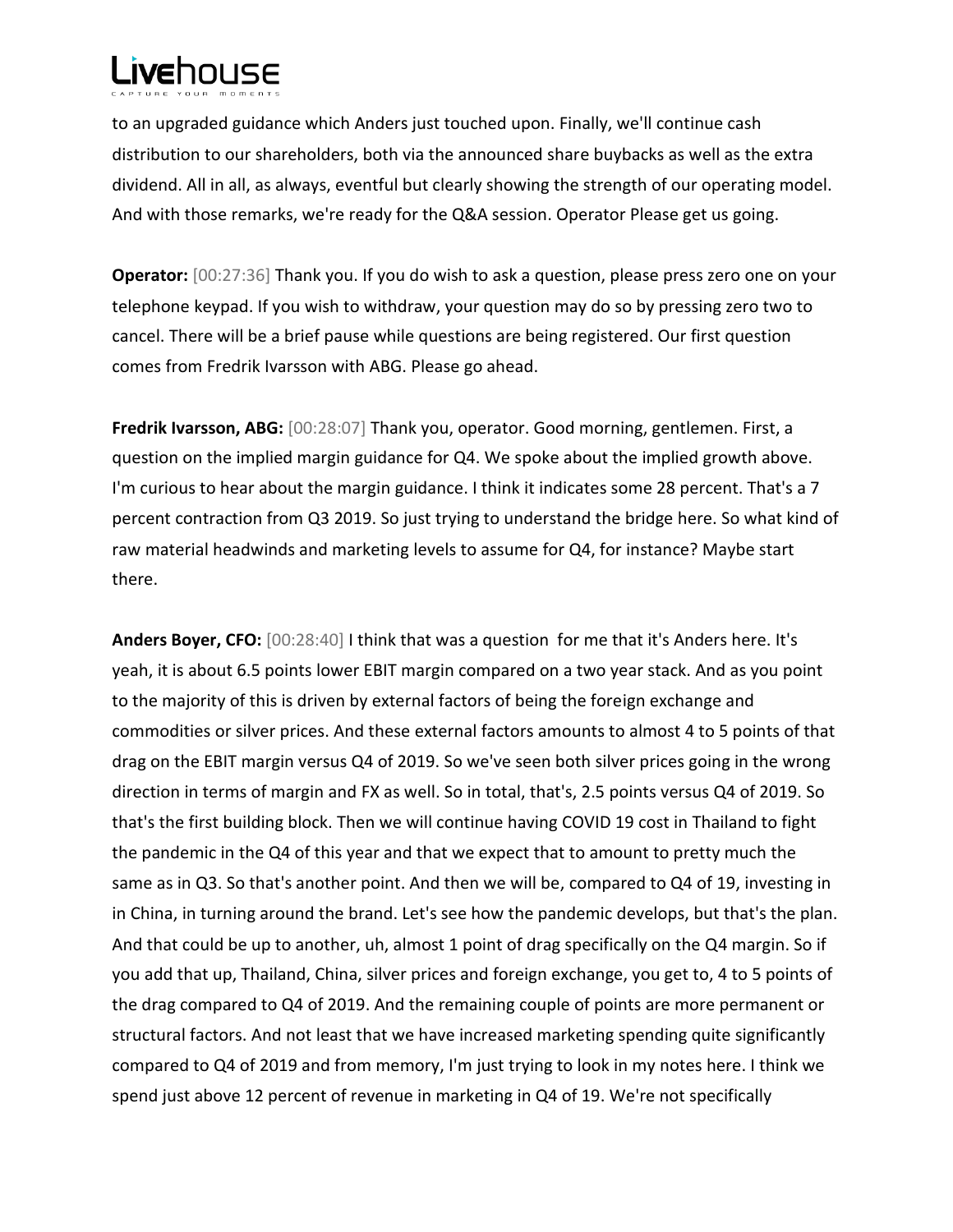

disclosing what we plan to spend in Q4 of this year. But if you look at the numbers so far this year, we are closer to 15. So almost three points up compared on a two year stack. Some of that, a nice chunk of that, has been funded by the cost program that we have been running. But the investment in marketing and strengthening the organization is a slight drag on the margin versus Q4 of 2019 as well. So I hope that clarifies.

**Fredrik Ivarsson, ABG:** [00:31:35] Yes, it is. Thanks Anders, that's very clear. Second question for me on the key European markets. Would you mind sharing what you saw in terms of timing throughout the quarter? Did you see a peak somewhere during the quarter and then a softer exit rate? There was the momentum equally strong as you entered the fourth quarter.

**Anders Boyer, CFO:** [00:31:59] We will not be commenting specifically on the timing within the quarter. And it's not because there's something we don't want to say, but I think just as a principle, we don't want to comment and go into that level of granularity.

**Fredrik Ivarsson, ABG:** [00:32:15] Okay, fair enough. Thanks. That's my question.

**Operator:** [00:32:22] Our next question comes from Lars Topholm with Carnegie. Please go ahead.

**Lars Topholm, Carnegie:** [00:32:28] Yes, thank you. Two questions for now. So one thing that surprised me in the quarter was that Brilliance was just 2 percent of sales in the UK. And of course, I know it's a test launch, possibly with limits on volumes. But I wonder in that context if you can explain why the only 2 percent and if you can maybe comment on how you source from element six? are the long delivery times? Can you ramp up volumes quickly and will Brilliance be available in the UK in larger volumes for Q4? That was the first question. The second question goes to the US and I understand that your assumption for Q4 is a normalization of growth, which I think is very prudent. However, I think it is equally clear that the total US jewellery market remains exceptionally strong in October. So I wonder if you have any specific observation suggesting that it should normalize? And then related to that, Anders, you mentioned in your comments that when US grows strongly it is margin accretive. So if we had a scenario where the US continues to grow at the same pace as in the previous quarters,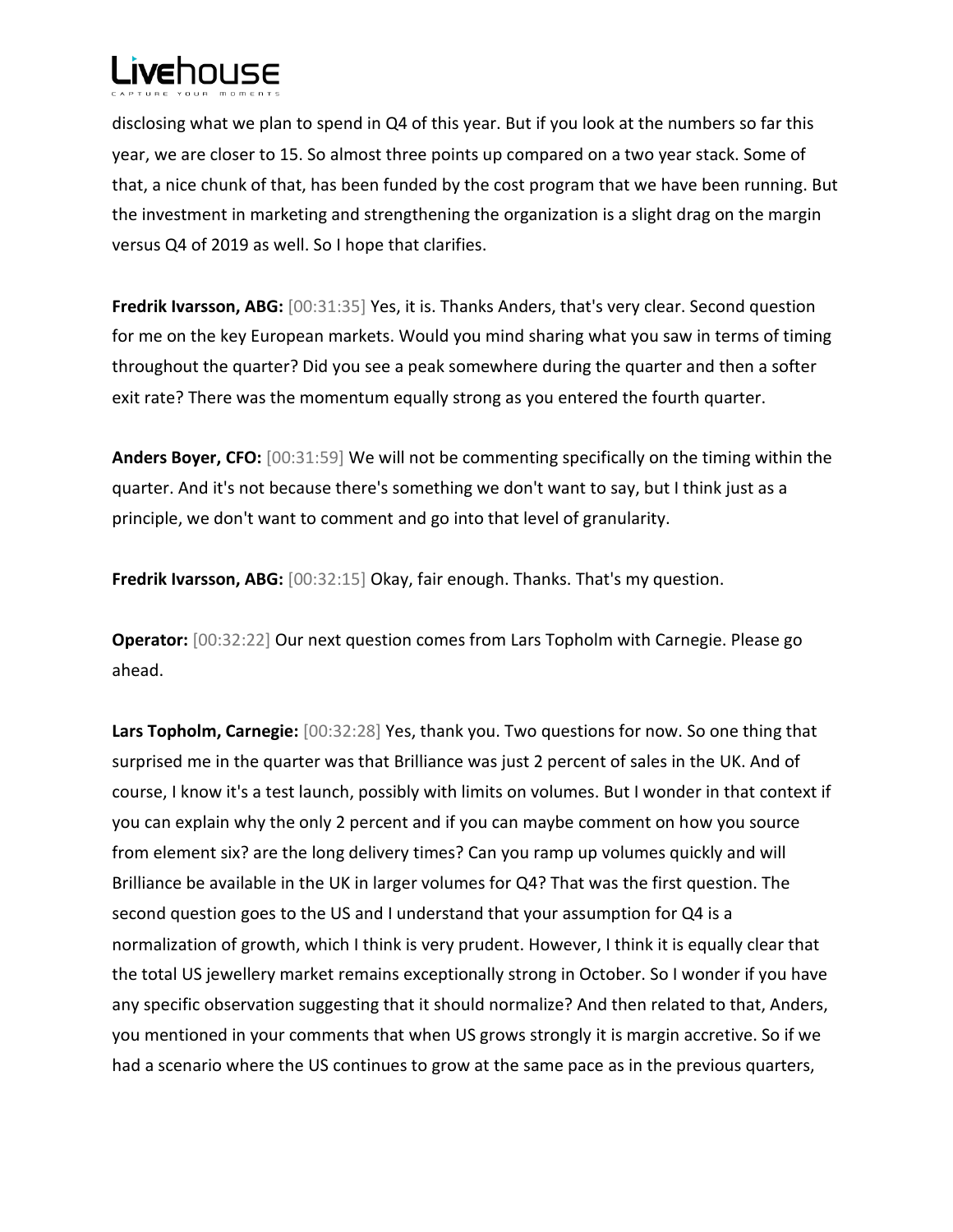the topline effect I can easily calculate, but can you maybe comment on what that would do to your Q4 on your full year margin? Thank you.

**Alexander Lacik, CEO:** [00:34:08] I can talk about your first question here, at least, so as you point out, the UK Brilliance was a test market, so the primary objective was not to chase revenue, then we would have ended up with probably a slightly different number. So what we were looking for and just to kind of recap, we said the most important point for us was to figure out, you know, are people going to be willing to spend four or five hundred pounds on a transaction with us in this category or not? And I think that's the basis for the decision to expand Brilliance outside. And to your specific point on the 2 percent, in fact, we tried different things during the quarter. One of the things we were trying to figure out was can we run this platform with a lot less products available in store and then direct people online instead? And this was particularly relevant for the smaller shops. And I think what we're finding so far is that's probably not something we can do from the get go, at least. We can see a stark contrast in shops, where we have the entire assortment versus where we only had, I think we only had forty one stores in the UK where we had all thirty six DVs present. There we record anywhere between 3 and 5 percent share of a business, depending on the store and the type of audience that we serve versus a much lower number in the, let's say, the numeric bulk of our stores where we only had six DVs available. So therefore, you can say that the total number there is not really representative of what we need to be doing going forward. So these are just some of the learnings that we have kind of learned in the test launch. So I do think it's important to point out that it was a test and we did try many different things, which is maybe different from, let's say, Pandora Me, which we launched and where we know what levers to pull and how to go about it with the global rollout. So I think that just provides a little bit of context on that. And you can rest assured if it didn't have legs, I would not have been announcing today that we are going forward. So, we feel very good about the insights that we've generated so far.

**Anders Boyer, CFO:** [00:36:34] Yeah. And the other question Lars, on the US level of growth and potential margin impact. I think what you're indicating or asking about is right, if we end up with continued as high growth in the US as we've seen so far this year and also in the third quarter, that would lead to a margin upside for Q4 and the full year. And I think the way to think about it is the sort of the different rules of thumb that we also talked about in the past that if additional revenue comes in, obviously we get let's use round numbers 75 percent gross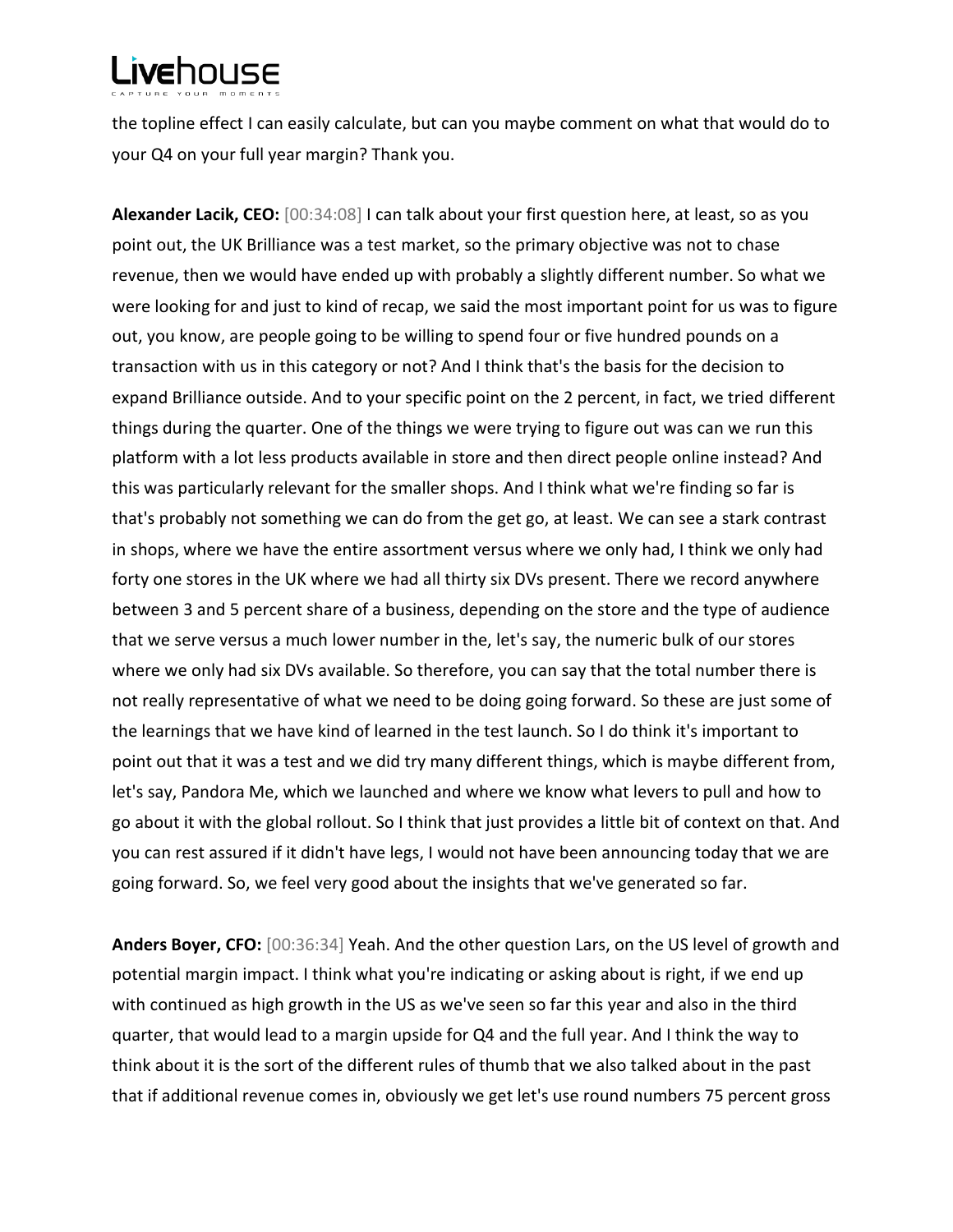

margin and then the EBIT margin impact on a sort of pure incremental basis on a short time horizon like we did within a quarter is an EBIT margin from, let's say, between 50 and 60 percent, depending on whether that additional revenue comes by us putting more marketing spending behind it or whether it just would just generate higher revenue on the marketing spending that we're having anyways. So and that that leads to the sort of an incremental EBIT on, let's say, 50 to 60 percent, depending on which the scenarios that we are in and thereby somewhere between 25 and 40 basis points of EBIT margin pick up for every additional 1 point of growth. That that's these are the range. So let's see and how the US plays out. We still have the big weeks ahead of us. Even though we're a third into the calendar wise into Q4, we still have some 85 percent of trading in the quarter ahead of us.

**Lars Topholm, Carnegie:** [00:38:30] That's very clear, and thanks for that. Just the second part of the question was when you guide for a normalization, is that based on a specific observation in October or is it just being prudent?

**Anders Boyer, CFO:** [00:38:45] I think we, as you've probably also seen in different market data, the US is still holding up. But given that all the big trading weeks are still ahead of us starting in week 47 onwards through Christmas. Then as I said, 85 percent of sell-out is still ahead of us.

**Alexander Lacik, CEO:** [00:39:13] Sorry, yeah, but and then the only other addition is obviously the stimulus checks are now gone. So, at one point, we expect this to come through somehow. But you know, when is a question mark really? And October somehow still holds up, as you noted. So yeah.

**Lars Topholm, Carnegie:** [00:39:33] Thank you very much for taking my question, guys.

**Operator:** [00:39:40] Our next question comes from Michael Rasmussen with Danske Bank. Please go ahead.

**Michael Rasmussen, Danske Bank:** [00:39:46] Thank you very much. Could you maybe just share a few thoughts on Black Friday and Christmas sales kind of overall, you know, if you could, could you guys benefit if other categories perhaps are out of stock, given the global supply chain issues that we have right now? You know, it's that part of the upper end of your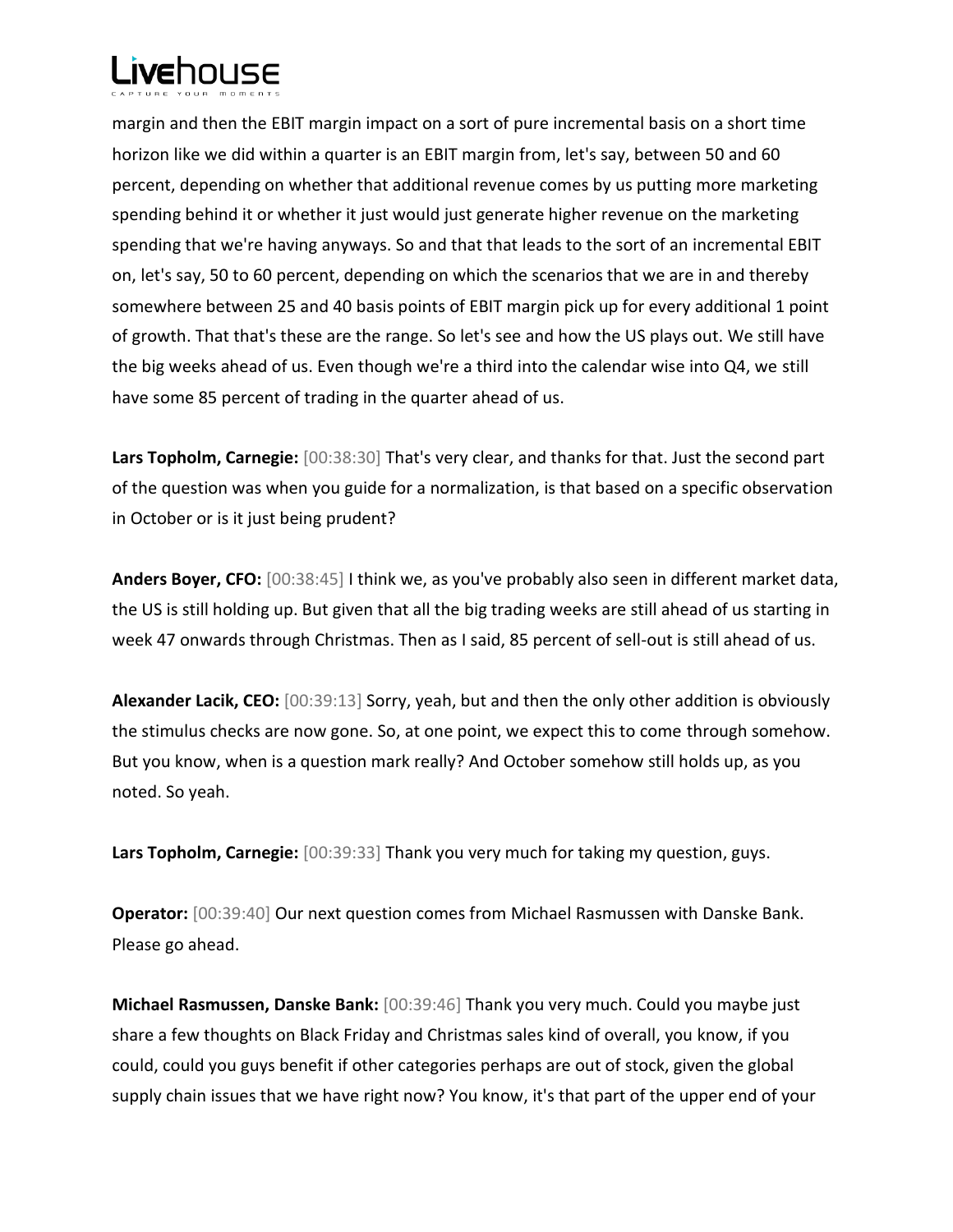

guidance that you actually take share from other product categories and in Black Friday or Christmas sales? My second question is if you could just add a few more words on the relaunch of Pandora ME. What kind of age group are you seeing? What kind of ASPs are you seeing are getting new clients as expected and just if you could add a little bit of some of your early indications on Pandora ME?

**Alexander Lacik, CEO:** [00:40:41] So, you know, on your first question on, will we benefit from other people having supply chain problems? It is not currently baked into our forecast because it's purely speculative. So you know which categories and where those flows go, who the hell knows? Excuse the language. So but of course, there could be an up upside on that if that's the way it plays out. We've had the conversation with the respective countries. But you know, the feedback from the general managers are like, how am I supposed to forecast this? So we've kind of stayed clear from that. We try to focus things that we kind of see, obviously more than others. But you know, it may happen. And in that case, we will take it. If it doesn't, well, it shouldn't impact our forecast. Then on your second question. Pandora Me was launched on the very last day of the quarter. So by that nature, I will not comment on that because it sits in the Q4, you know, information which we'll talk about in February. So I'll stay away from that for now.

**Michael Rasmussen, Danske Bank:** [00:41:54] Ok, that's understood. Thank you Alexander.

**Operator:** [00:42:01] Our next question comes from Elena Mariani with Morgan Stanley. Please go ahead.

**Elena Mariani, Morgan Stanley:** [00:42:08] Hi, good morning, everybody. Two questions from me as well. The first one is on China, so you've been talking about postponing some of the investments into fiscal year 22? Maybe. Can you give us an update on the plan here? And how much do you plan to invest into the next fiscal year? I think that from your press release, I understood that you're going to half your planned investment between now and year end. So how should we think about fiscal year 22? And then Alexander, I think you've been quoted by the press saying that the plan to triple revenues in China over the next five years looks ambitious. Is this like, you know, something new, maybe more cautiousness on the future growth plan of Pandora in the region? So is there anything incremental versus what you have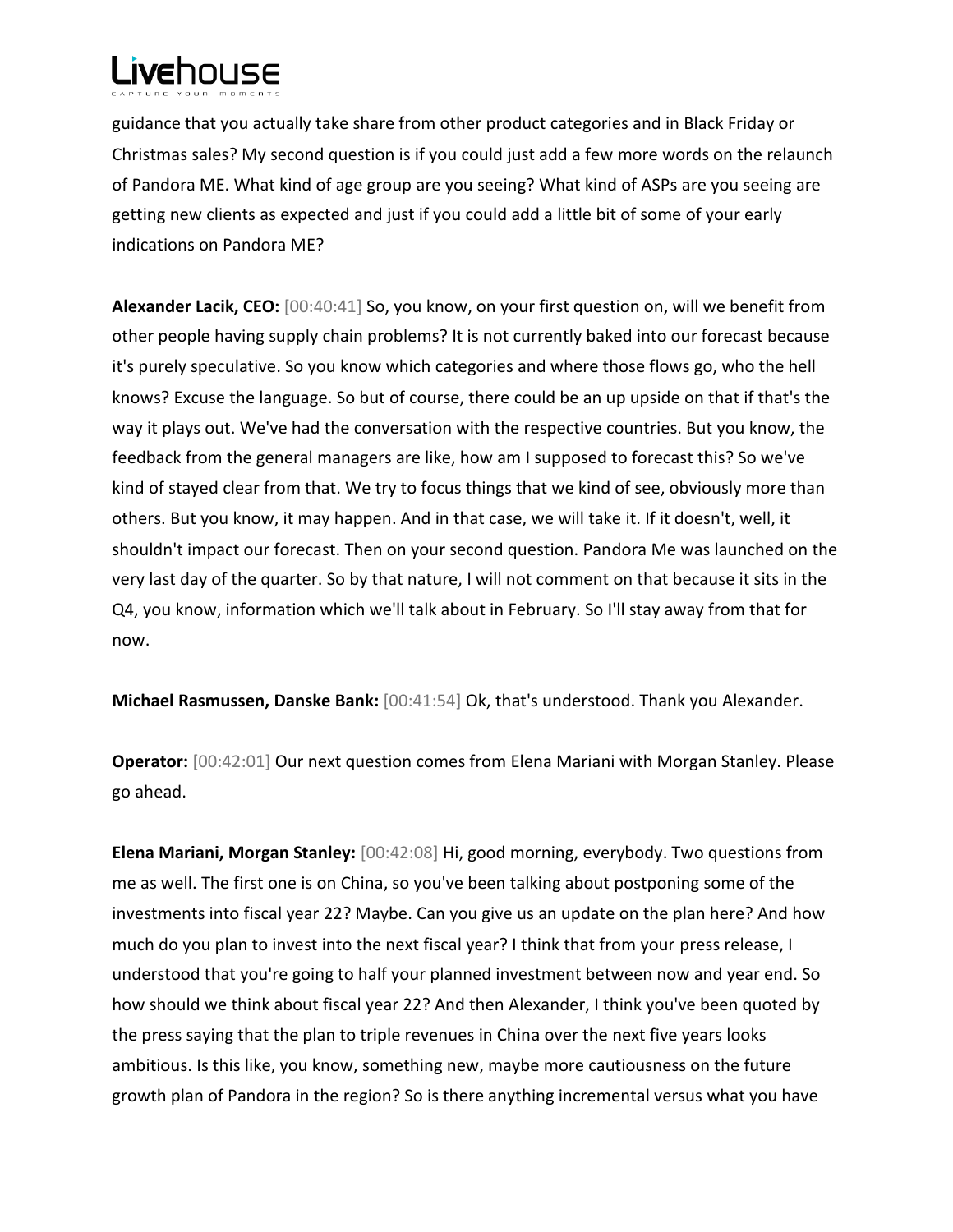

shared during the Capital Markets Day that you would like to share with us as well? And then my second question is on your EBIT margin. So basically, if I take into account your new fiscal year guidance, you're already approaching a 25 percent EBIT margin. So if I put this into the context of your 2023 guidance, which is to reach an EBIT margin of 25 to 27 percent, should we expect, you know, the upper end of this range to be more realistic, given that potentially into next year, you're going to see FX reversing you're not going to see these COVID related costs in Thailand anymore. So in essence, what could make you stay stable and at a 25 percent EBIT margin between now and 2023 because that range looks a little bit conservative to me? Thank you.

**Alexander Lacik, CEO:** [00:43:57] Hi Elena, China, I wish I had a crystal ball, I mean, we we came out of June and the 618 activity, you know, quite confident. I mean, we had a very good execution. We had lined up this, you know, quite hefty extra investment for the second half. And then typhoons and COVID and what have you. Have completely kind of changed the picture out there. So Q3 from that standpoint became something very different from what we had initially planned, as you can imagine. And the problem is, of course, that, you know, 70 percent lower traffic into the physical stores. It's not a particularly viable place then to start over investing in marketing because, you know, we don't we don't get the traffic coming through the doors. So I, you know, whilst we still hold on to some of the money we indicated we would spend. This is entirely dependent on whether, you know, China goes back into some kind of stable state where people are returning to the stores, as I'm sure you are familiar with, the government runs this zero tolerance policy, which means if there's one case in the city, they shut the whole city, which obviously then, you know, impairs our ability to trade. So I wish it normalizes not for our business sake, but for people's health and safety sake, first and foremost. If that happens this year, we'll spend some of the money. If this current situation drags on, we will probably we will not spend the money very clearly, then how it impacts next year. I mean, we're kind of in flight right now trying to figure out how to do this.

**Alexander Lacik, CEO:** [00:45:48] But you know, the idea still remains that we're keen on turning the Chinese business around. So I probably will have to come back when we are a little bit clearer ourselves on how the plans for next year might pan out, then in terms of your question on the ambitions. I think it's important to mark that word. That three X idea is an ambition. It's a reflection of the potential that we see. Can we realize this in the next five years?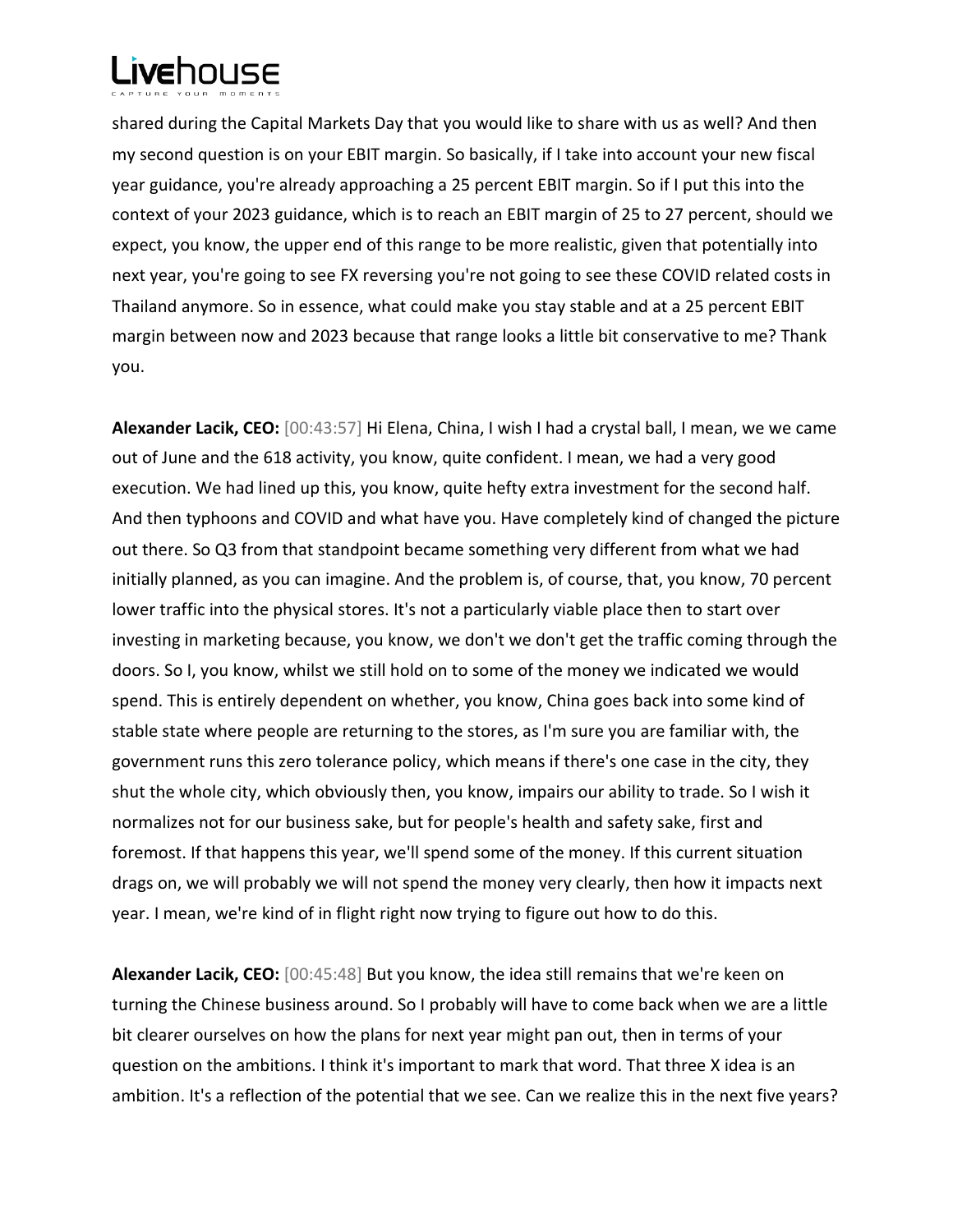

Well, with the current trends, it's looking a bit more challenging than it looked yesterday, but I don't think you should kind of get too hung up on the three X number, at least not in the short to medium term span. Our views on US, if you recall from the Capital Markets Day, was a bit more pointed, and I think we're kind of on our way towards delivering those type of ambitions. China, I think, is a bit further out, to be perfectly honest. And I think that's all I have to say on China right now. I mean, there is some silver lining on this cloud as well. As I mentioned in the presentation that we see on Tmall, for instance, we are now the number one jewellery brand. So that's something pretty good, at least in the current environment. And now we are into 11/11, the pre-sale of that activity or actually in flight mode on that activity, which early days looks very promising. But more on that in February, I suppose, and there may be. Anders you can comment on the second question, yeah.

**Anders Boyer, CFO:** [00:47:26] Hi Elana. On the other question on the margin. I think as a concept, you're absolutely right that to the extent that 2021 EBIT margin ends higher than it will have an impact on how to think about the Capital Markets Day target of the 25 to 27 percent range, at least if it solves structural underlying improvements in the EBIT margin. And when I say that I think we should, we should remember that the upgrade of the 2021 guidance is not least due to the very high US growth that we are seeing this year. And when we have a market that's on fire like that, not least driven by also driven by the stimulus package, I think we should be careful saying whether that's just translates into a higher base that we are then building our targets on top of. I think that there might be an element of that the higher growth that we're seeing this year is not...doesn't just create a base that you then apply The Capital Markets Days on top of. And having said that, the 2021 is an unusual year in many aspects, both due to the COVID 19 impact and closed stores on the on the one hand and then the unusual high US growth on the other. And we'll have to wait a bit and see how all of that plays out. But we will, I think next data point is early when we announce the guidance for 2022, and then we will see whether that leads to any comment on the Capital Markets Day target.

**Elena Mariani, Morgan Stanley:** [00:49:15] That's very clear, thank you.

**Operator:** [00:49:21] Our next question comes from Anne-laure Bismuth with HSBC. Please go ahead.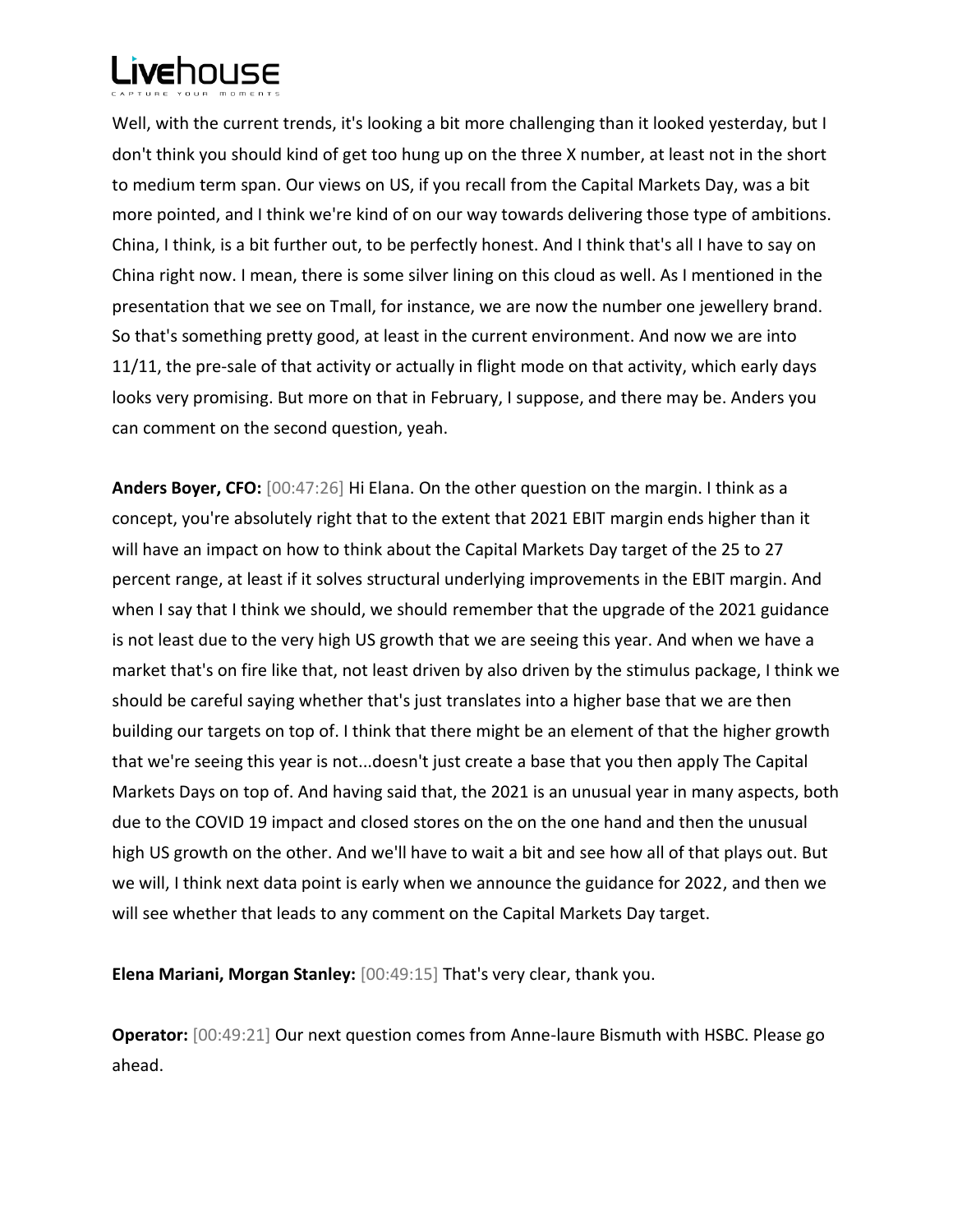**Anne-laure Bismuth, HSBC:** [00:49:29] Yes. I have two questions as well, the first one as you have comments on the US, which is holding up so far in the start of Q4. Any comment about the performance key European markets at the start of Q4 and also regarding the performance in France, which was negative. So you flagged that it was impacted by severe COVID restrictions and also detox of promotions. But regarding the restriction, it's only linked to malls and the fact that you have to show your your health pass. So is it more linked to a detox of promotional activity rather than restriction of COVID? And have you seen an improvement so far at the start of Q4? Thank you.

**Alexander Lacik, CEO:** [00:50:24] We will not comment on Q4. As a matter of principle, so I'll just skip that question. The French result is from what we can understand. And first of all, here's a big reduction of promotions, which obviously has an impact on traffic. But we also see that, you know, these restrictions where you have to show these passes to get into the malls is also having a dampening effect, which we saw the same thing in China last year where they did, you know, temperature checks to let you come in through the mall. So which of course, some people then said, well, then I'm not going. So those are the two main factors as far as we can see.

**Operator:** [00:51:15] Our next question comes from Piral Dadhania with RBC Capital Markets.

**Piral Dadhania, RBC Capital Markets:** [00:51:23] Yeah, hi, good morning, everyone, so I just come back to Brilliance, please. My question around that is, the timing of the mid-term revenue targets that you set, which were earlier this year at the time when you, you know, are targeting plus 5 to 7 percent organic revenue growth through to 2023. Did that include the contribution of Brilliance which only today you've confirmed you're going to be rolling out in 2022 or is the incremental Brilliance revenues that may be coming from next year potentially on top of those mid-term targets? That's my first question. And then secondly, just still sticking with Brilliance as we think about a broader rollout. Could you just help us understand the potential resource requirements from a marketing spend perspective to increase visibility of the product? And then secondly, in terms of working capital, obviously a very tight working capital ratio at the moment. But should we expect some expansion to reflect product availability in stores as you roll that out? Thank you.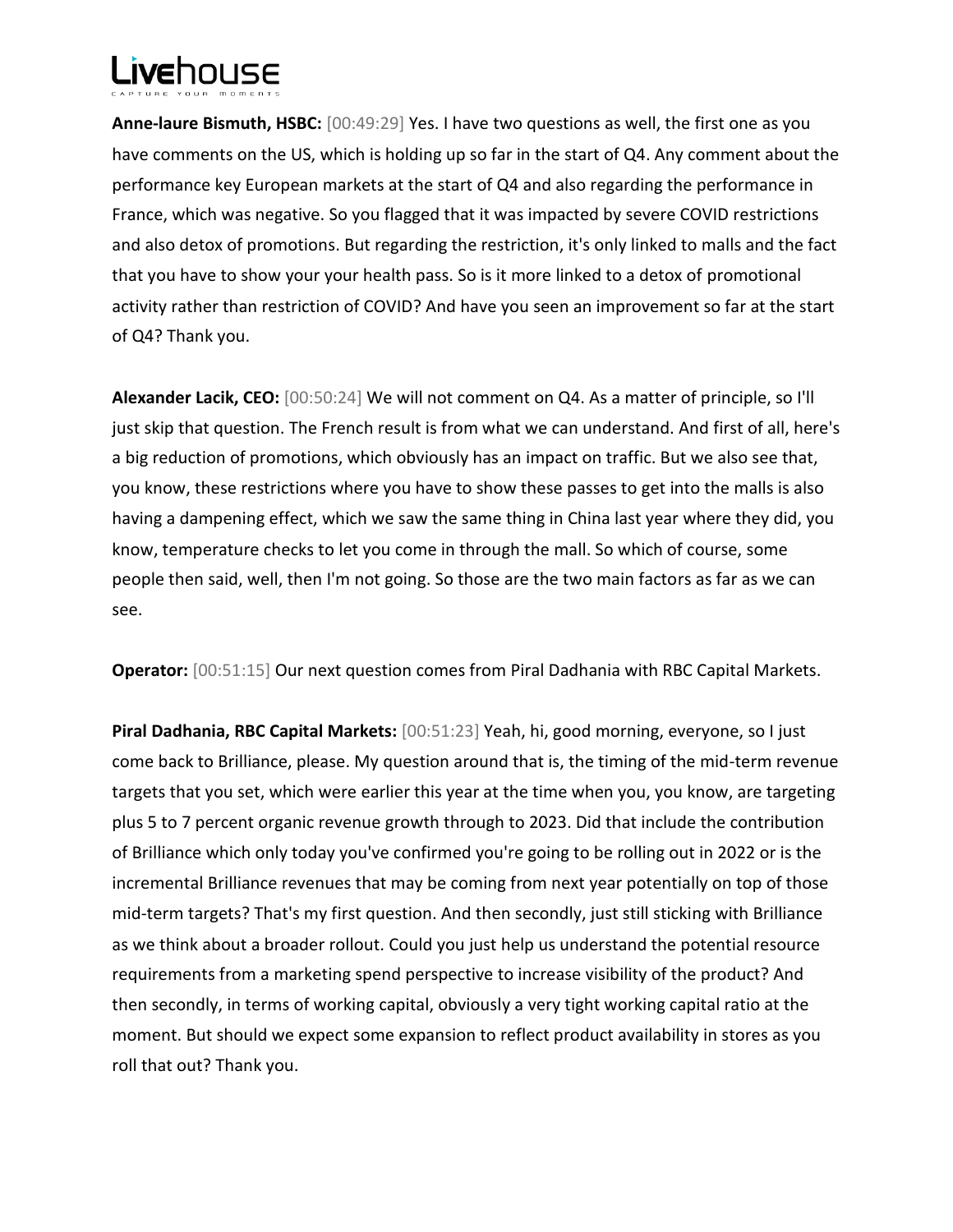**Anders Boyer, CFO:** [00:52:34] Hi Piral, Anders here. On the Capital Markets Day target, the 5 to 7 percent growth and Brilliance. Yes and no. The way to think about the 5 to 7 percent growth is that we have a portfolio of strategic levers that can help. Each can help us deliver on that 5 to 7 percent growth. But whether it's Brilliance that's going to contribute to that, whether it's to what extent it's ME, to what extent is the our core platform and variables as as an example Moments, China, US, that remains to be seen. But so to speak, there's many ways to Rome. One of the ways to Rome and the 5 to 7 percent target is Brilliance. But we're not depending on Brilliance succeeding in order to deliver on that 5 to 7 percent growth. So that's, I think, what we tried to communicate at the Capital Market Day, but obviously also means that if we succeed on Brilliance, on Me, in China, in US, with our core Moments platform, there's also firepower to deliver more than the 5 to 7 percent growth target. On Brilliance, on the networking capital piece, the capital impact will be directly related to what kind of a piece of our revenue it will be. If we end up that it becomes a substantial part of our revenue, I think incrementally the net working capital in that sort of Brilliance business model will be higher than the around zero that what we are at in the rest of the business. So you can kind of say, I kind of hope it will be impact our net working capital in a negative way, meaning that a higher percent of revenue, because that means that Brilliance is is becoming a notable part of our business. But exactly how that plays out. I can't be more specific about... yet we're still fine tuning the business model, but I don't think we can operate it at around 0 percent of revenue networking capital.

**Piral Dadhania, RBC Capital Markets:** [00:55:04] Okay, thanks, Anders. Maybe if I could just follow up. So do you have any indication of what the maturity profile would look like when you launch in a new market based on what you've learned in the UK? I think you said in your press release that you are targeting potentially up to 5 percent of revenues coming from that from that platform. What sort of time frame would you be working on to get to that type of number?

**Alexander Lacik, CEO:** [00:55:29] I mean, again, we're kind of speculating, I would say that I don't expect it to happen on month one. On the other hand, I'm not going to wait three years for us to get there either. If UK is any indication, we got to, let's call it 3 to 4 percentage points in the top stores in the first couple of months. So I would say, you know, give it a year or so that that's probably what I would guess looking at kind of the history here. And I think the kind of, let's say, the difficulty to estimate this has been around when we launched other items. They all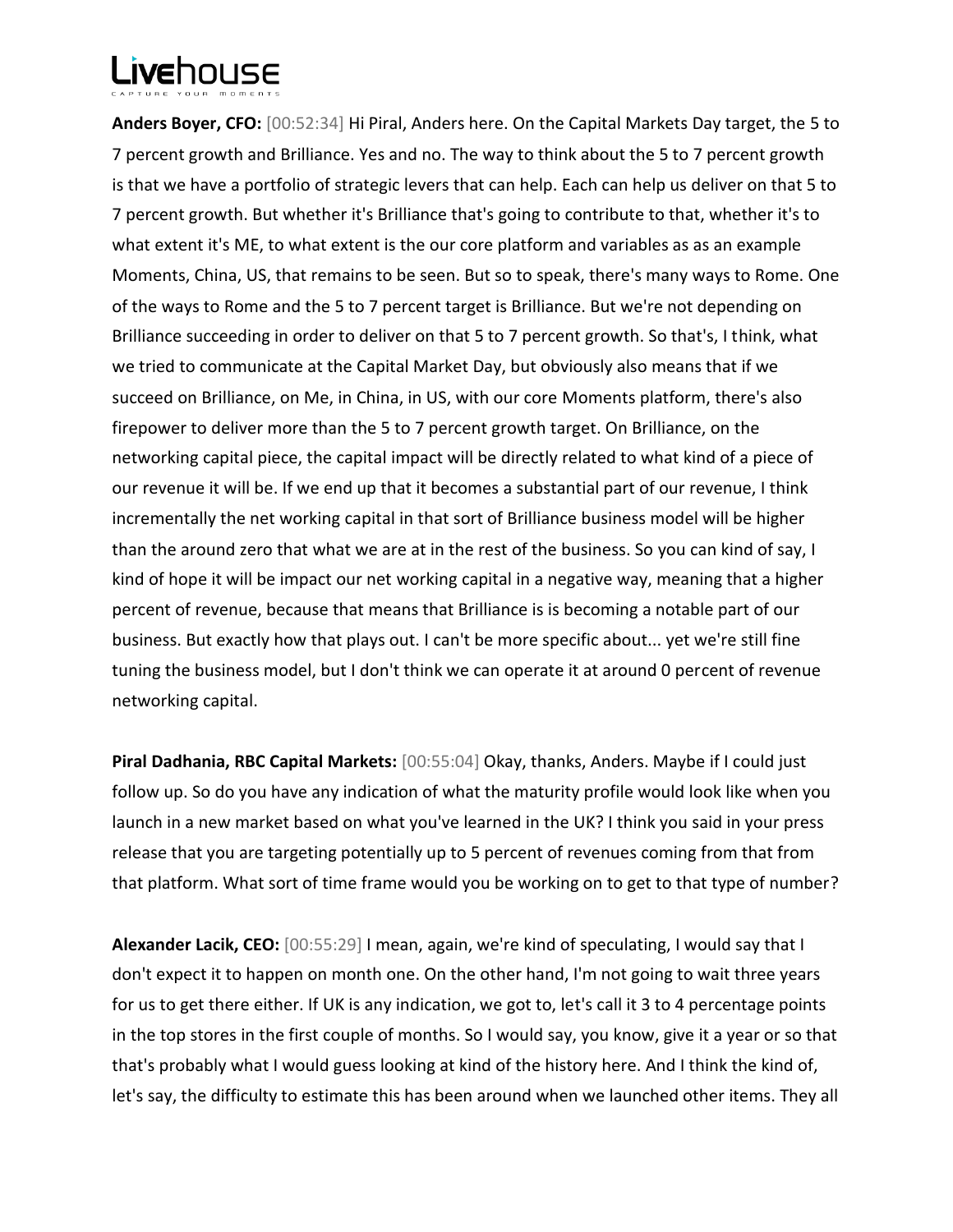

kind of sit in the same price range. They sit in the kind of known collections so that customers are used to. This is a very different animal and that's why we're being, you know, a bit more careful about how we go about this so that we can adjust as we go. And then sorry, I just realized I forgot to answer a question from Lars early on when it comes to the supply situation on Brilliance, I'm getting old. So, you know, apologies for that. We have sufficient supply available. We haven't disclosed who we're working with, but we have enough supply to go for the Q4 trading that's not a concern of ours. On the other hand, you know, preparing a major country rollout or a couple of countries rollout does require a bit of time because you actually have to grow the rough and then go through the normal kind of polishing and cutting and setting process. So that's a process in and of itself. But for Q4 trading in the UK we're good.

**Operator:** [00:57:18] Our next question comes from Antoine Belge from Exane BNP Paribas. Please go ahead.

**Antoine Belge, Exane BNP Paribas:** [00:57:27] Yes, hi, good morning, it's Antoine Belge from BNP Paribas, two questions still on Brilliance, so it is possible to understand which sort of qualitative that, you know, that you looked at to take that decision to roll it over because, you know, since it's not really based just on sales because it's still a relatively low amount of your sales or any sort of, you know, other metrics that you considered, unless it's just actually one clarification on the on the rollout. So my understanding was that, yes, of course, it would still remain as a third party in terms of sourcing the stones themselves. That was my understanding was that the cap on polish would be initially done externally, but then potentially the internalized like the settings, so is that decision already taken? Or will that require maybe a certain amount of volumes? So to take the decision to also internalize the cut and polish? And my second question is on online, I think line what is positive versus the last quarter, which seems to be maybe a bit ahead of what you were guiding for. So was it a surprise for you? And also, do you expect that in Q4, we could also have a positive year on year increase from online? Also and specifically online, it seems that really in China, when stores are closed or traffic down, there is absolutely no mitigation from online. So maybe can you explain why it was that the case specifically for China?

**Alexander Lacik, CEO:** [00:59:15] And OK, on your first question, let's because there were a couple of questions in there. The first one is on have we decided to change the supply chain set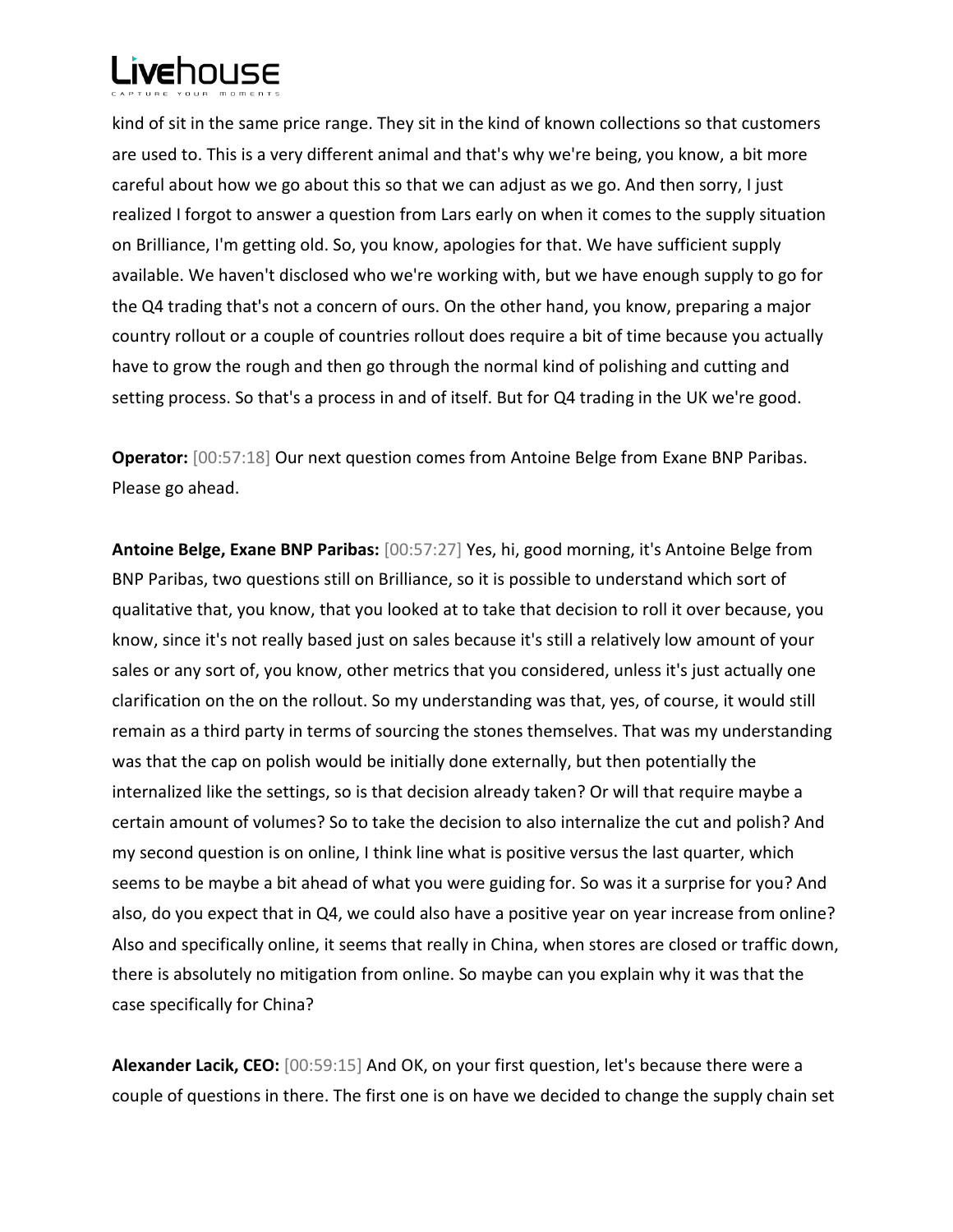up on Brilliance to take some parts in-house? Not yet. So there is no decision to change that. So that's point one. The second question you had at what call data. So we were looking at who is, is this customer that's buying? And we see that, you know, the going in position was that we are trying to leverage people that are already in our store. So we're speaking to let's call them Pandora customers, and that's coming through. So we see 60 to 70 percent. It depends a little bit by store, but thereabouts seems to be the existing Pandora customer age profile, not unexpected, a little bit higher than than the average. But I think the you know, the key question was around the what type of conversations we're having with our customers. What are the kind of main topics of discussion? And of course, one which we were concerned about was the price point. You know, is this a price point that's going to go down with these customers? This based on on the kind of exit interviews that we've done, both from customers that have just been in or customers that have actually purchased. This does not feature as a key barrier, which again confirmed what we learned in our concept testing ahead of the launch. Those are probably some of the main criteria. Then there's been some very important learnings around the assortment and the distribution of the assortment. As I mentioned where we see different kind of uptakes depending on what we show and where we show. Yeah, I think those would probably be the top couple of call points that we've been looking at. And then I think that.

**Anders Boyer, CFO:** [01:01:20] China and online pickup in China during the lockdown

**Alexander Lacik, CEO:** [01:01:25] Yeah. So your first question was, do we expect Q4? And I don't think we will comment on on channel mix for Q4 ahead of Q4. So what happens happens. And I think the point here to to mention is that we are quite agnostic to where the sale happens, as we've discussed a couple of times before, because, you know, if you do a channel P&L, it doesn't really matter that much whether this transaction happens online or in our physical store necessarily. And then to your question on, you're right in saying that when traffic in the physical stores goes down in China, we don't seem to get the same transfer of or migration of traffic online that we've seen pretty much everywhere else in the world. I, honest to God, don't have a good answer to why that is. I could only speculate, but I don't have any facts on why this is happening.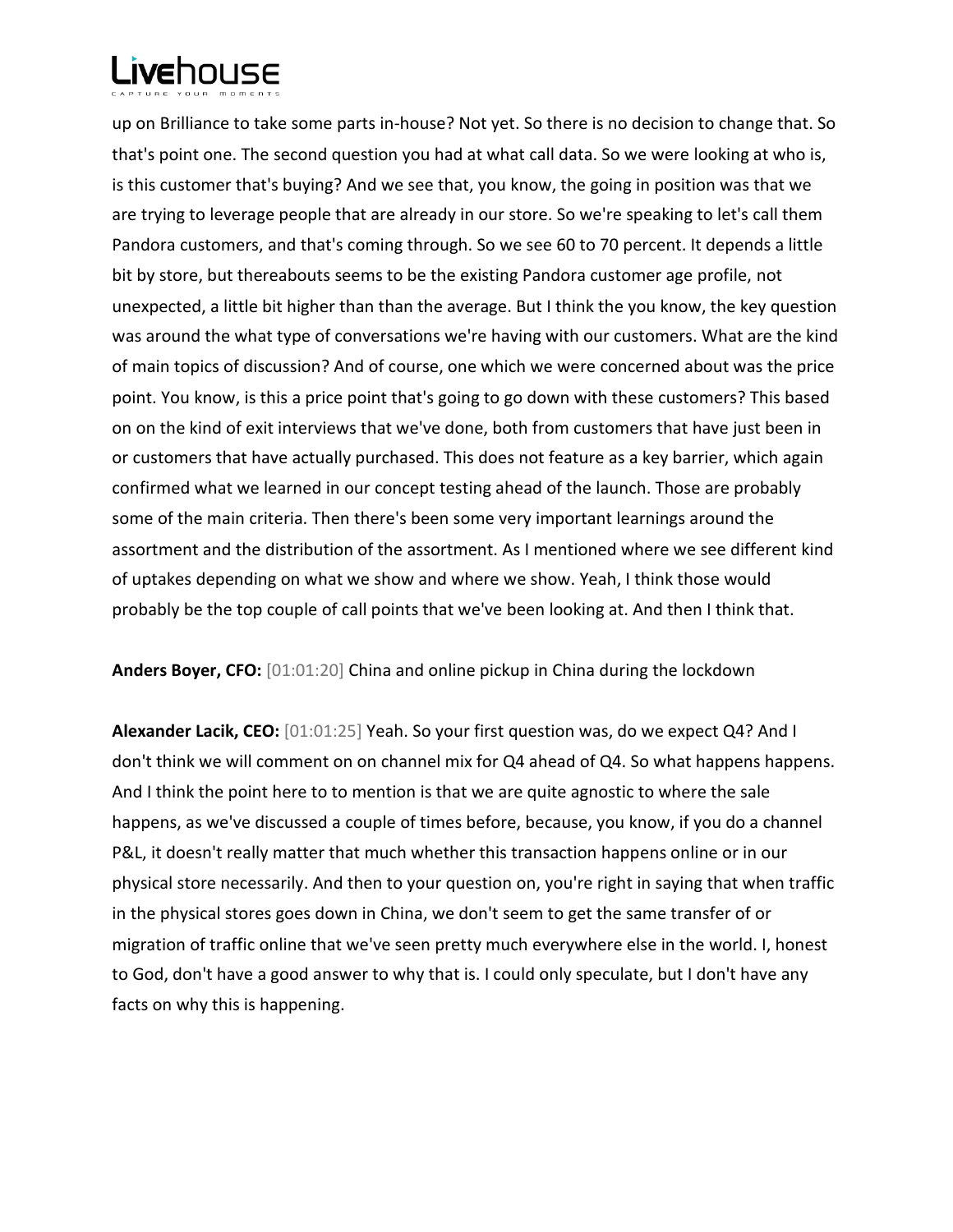# vehnuse

**Antoine Belge, Exane BNP Paribas:** [01:02:30] Well, thanks, thanks for your question. So far, admitting that when there is no answer to one question, that puts us in a way quite appreciated, thank you.

**Operator:**  $[01:02:47]$  As a reminder, if you do wish to ask a question, please press zero one on your telephone keypad. Our next question comes from Martin Brenøe with Nordea. Please go ahead. If you have your phone on mute, please unmute so you can ask your question. Our next question comes from Magnus Jensen with SEB. Please go ahead.

**Magnus Jensen, SEB:** [01:03:34] Thank you, guys. Thank you for taking my question. Just two quick ones from me. The first one on Pandora Me. It takes a pretty good pick up here in Q3 to 4 percent of revenue is this just because you're selling into stores ahead of the launch. And the second question is on the full price sales at full price in Q3 in the US, where you say 98 percent. Can you comment on what level this comes from? In Q3 2019, 2020? That's it for me. Thank you.

**Anders Boyer, CFO:** [01:04:06] Hi Magnus, it's Anders here. Yeah, at least on the on the first question on the sell in. Yeah, that's the case. And if you could see the breakdown of the 4 percent of revenue coming from Me in in Q3, you would also see that it's, I think something 70, 80 percent of that is into the franchised channel because they're buying obviously ahead of launch and then sell-out is there isn't a lot of sell out on Me in Q3 because we launched it on the very last day of the quarter.

John Bäckman, Head of IR: [01:04:44] So I take the second one. Yeah, yeah. Hi, Magnus, this is John. Just on your second question on the stronger basket, you're right at 98 percent of the of the business was at full price in the US in Q3, that's up 35 percent versus 2020. So it's healthy growth, so lower promotional days in both physical stores and online.

**Magnus Jensen, SEB:** [01:05:10] Ok, so what was full price sales in Q3 2020 and can you comment on number of those sales?

**John Bäckman, Head of IR:** [01:05:20] Yeah, 35 percent higher. This year.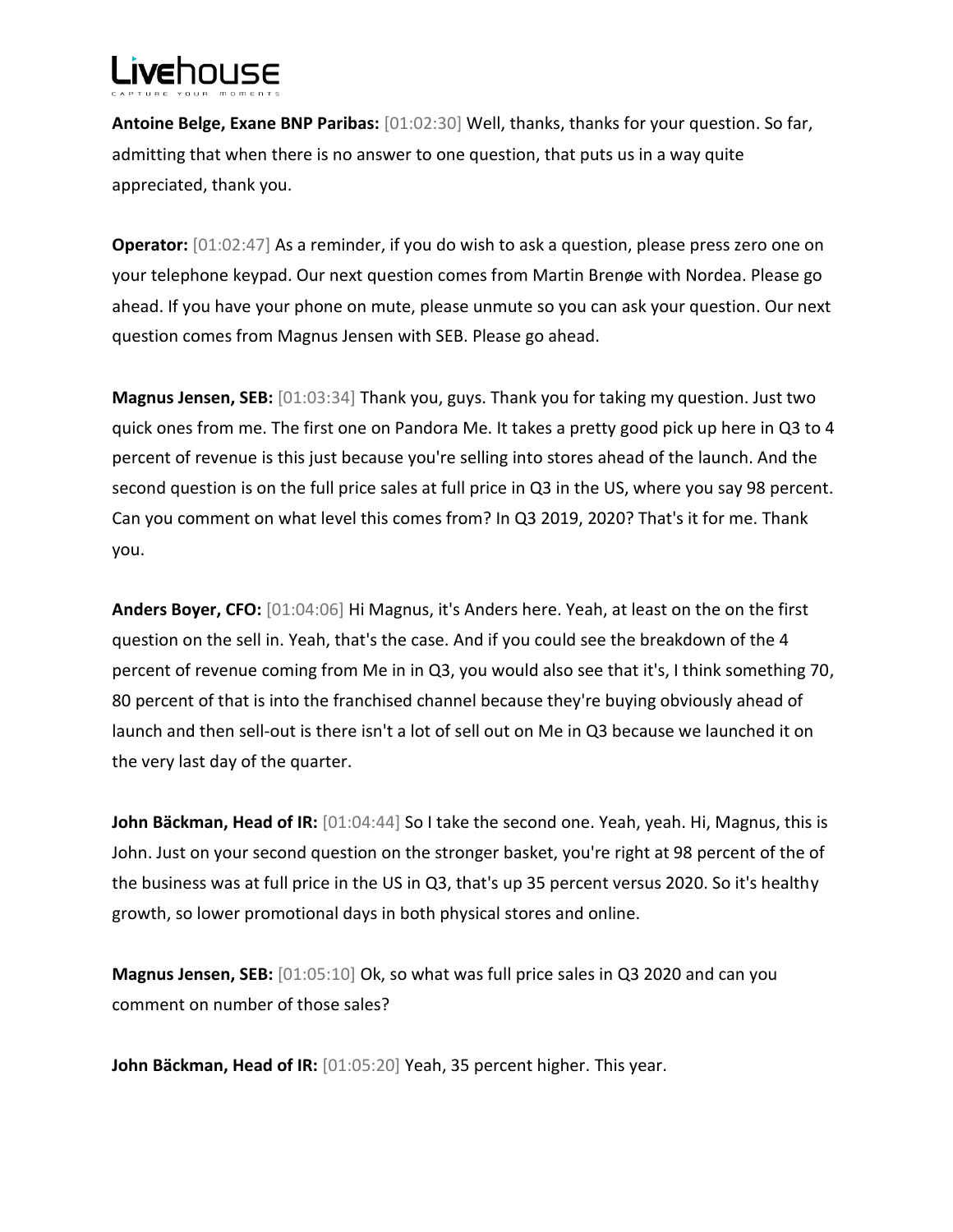**Magnus Jensen, SEB:** [01:05:24] Okay, thank you.

**Operator:** [01:05:40] Our next question comes from Deborah Atkins with Sinberg Intelligence. Please go ahead.

**Deborah Atkins, Sinberg Intelligence:** [01:05:48] Hello. I have a question which actually relates around your Slide 38, when I'm looking at your raw material as part of production costs. Just thinking about the type of product that's making of Pandora Me. And then also the Brilliance charge for next year and into 2023. Only fair to assume that your production would replicate similar to 2019 in terms of your breakdown, or is there something significantly changing there, especially given gold, which a couple of years ago was as far back as 10 percent of the mix? And I'm just trying to get a feel ahead of how you're managing that and where you are in your hedging for gold and then also for silver and what we can expect for silver pricing and then separate to that. How much of this rise inflationary cost behind your precious metals? Are we going to be able to see pass through with some of your new designs? So that's the first question, please. Second question is to get a little bit more of a feel of the circa 35 percent of revenue by country outside of your key country. If you could just give us an idea of some positive pointers there and any positive sell-out for some of those other countries, that would be great. Thank you.

**Anders Boyer, CFO:** [01:07:20] Hi Deborah, it's Anders here. Yeah, I maybe started on at least on the first one or two questions on the production cost breakdown, I think the way I would answer it, whether the the breakdown they would have on slide 38 in the investor presentation, whether that changes, it's a direct link to what kind of share of business that not least Brilliance will end up being. So again, like what I said earlier on when the question from Piral from RBC. I hope the picture of this breakdown that we have on slide 38 will change because that will mean that Brilliance have have have become a bigger part of our notable part of our business. So but let's see. On the hedging part, we are so roughly from a P&L point of view, hedged one year out on silver and gold. So we're hedging 70 percent of the next one year of production. But then if you include the time lag that comes from production and you put products into inventory and it hits the P&L, then are roughly covered one year out on silver and gold. We are not hedging diamonds yet, but that I think that if and when we get to a global rollout, it will get into becoming part of our normal hedging machine once we get there. And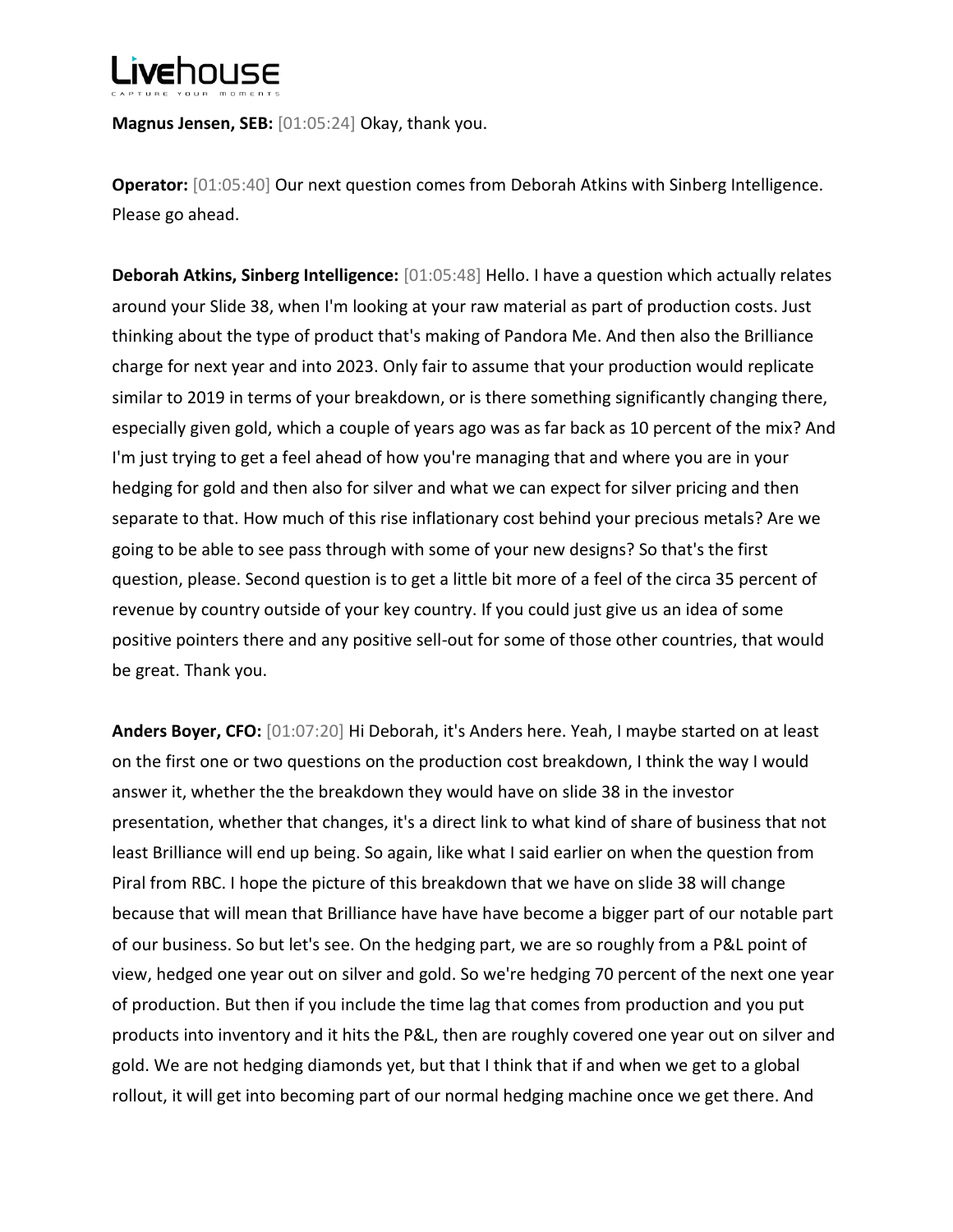

then on the on silver we are with the current spot price just it's going so plus minus 24 US dollars, then on a run rate basis compared to today, I think we'll have to be very precise a 90 basis points headwind as a run rate on the silver prices compared to what we saw in the third quarter of this year. In the third quarter this year, we roughly had for the full year right around the 21 US dollar silver average silver price in the P&L. And if we are at around 24 today, it's roughly 90 basis points that will step by step hit our P&L during the next year or so. And then I didn't get the last question.

**Deborah Atkins, Sinberg Intelligence:** [01:10:01] So I'm just sorry, just on the back of that, do you expect gifts given we're expecting yourself and everyone in the industry to have really some pressure on cost and some of that will be absorbed, but there are some one off to counter that. Are we expecting to get some price and mix positive element within 2022 from the relaunch, from some of the new products coming through to absorb those costs?

**Alexander Lacik, CEO:** [01:10:31] First of all, we are not looking to pass on any of these costs, as we've said, you know, repeatedly in the past. You know, we play in the mass market and we need to be very cautious with the elasticity and we'd rather kind of get more people coming to us than necessarily jacking up the prices to that effect. And then, you know, then of course, we drive efficiencies in the plants. But from a mix standpoint, I don't think we are ready to comment on next year today. So that, I think is a little bit premature.

**Deborah Atkins, Sinberg Intelligence:** [01:11:14] Thank you. And then and then my other question is just on the other major countries or countries that stand out for even where there's potential, where we're starting to see a return to positive sell through outside of those that you don't list, whether you could highlight some of those two things.

**Anders Boyer, CFO:** [01:11:37] And on the markets outside of the key markets, that's been quite some, that it's been quite hard hit by the pandemic. All of the Asian markets, also outside Australia and China, has been probably the hardest hit, and some have been in basically full lockdown for, if not all of Q3, then a big chunk of Q3 and are still in quite a lot of restrictions. Latin America still also fighting a bit with the pandemic. But we do see that as restrictions are eased in those markets, we can see that very fast in the numbers. So and obviously we have our business reviews every month. We do say, OK, this is the performance in that market in that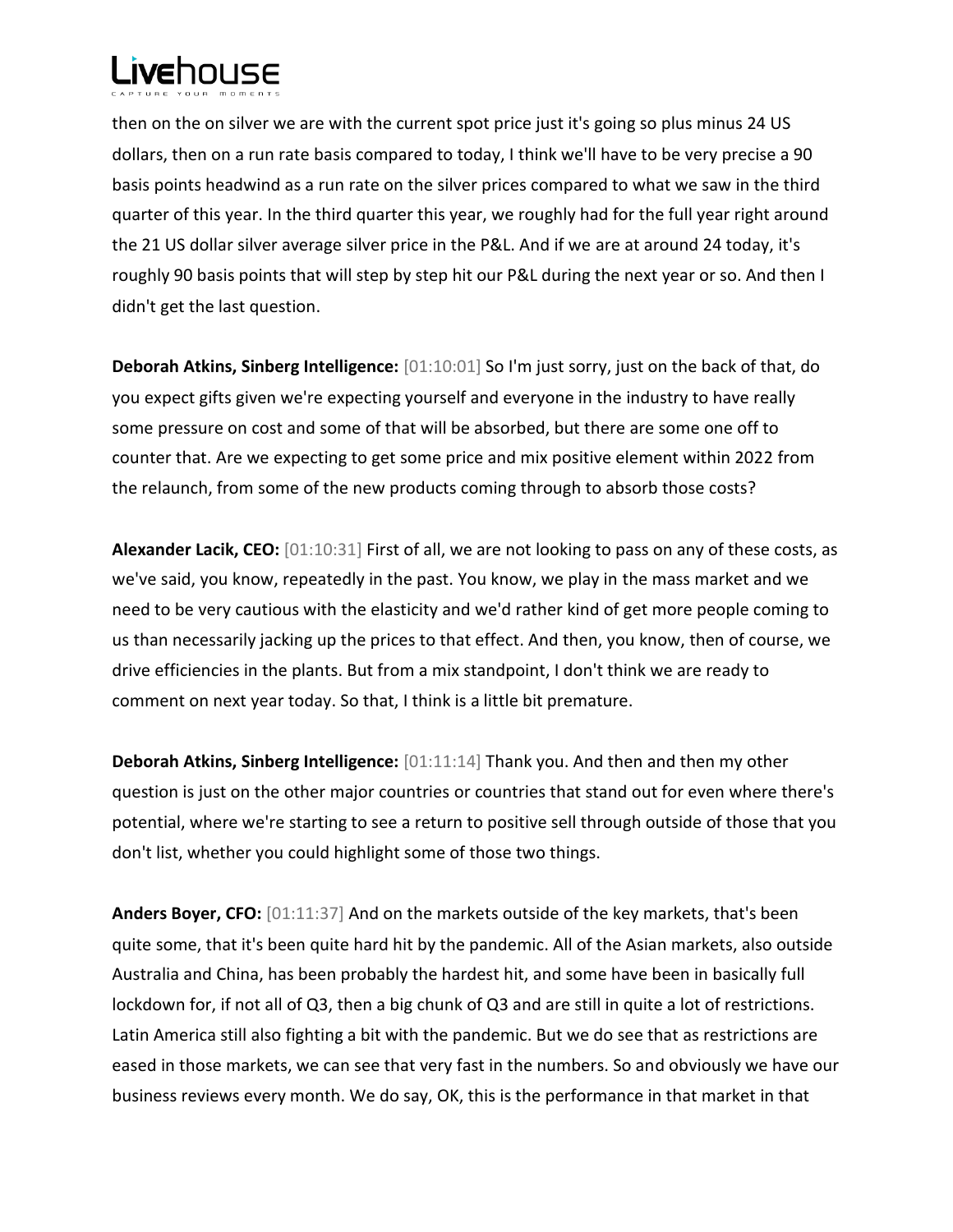

country. What's the COVID 19 impact? And then we make our own back of the envelope assessment of, had it not been for the pandemic impact, would that market be in plus or not? And I think as a general note, I think we feel quite comfortable that the majority of our markets would be trading on the right side of growth in positive had not been for the pandemic. They will always be exceptions when you have a market, when we are operating in 100 markets, but as an average on all the smaller markets, I think once the pandemic is out of the equation at a point in time, then I think we will see that they are contributing to the top line growth in the company.

**Deborah Atkins, Sinberg Intelligence:** [01:13:23] Thank you. And one last one. Is it fair to assume a return to or toward, I guess, organic sales growth in the Pandora concept stores in Q4? I saw they made a very good shift again from Q2 to Q3. Do you have plans for Q4 or Q1 recovery there again? Is that partly linked to closures already? You know, you're assuming 5 percent go in towards the end of the year, though no different change in situation, would we see positive concept store in Q4?

**Anders Boyer, CFO:** [01:14:01] I think it's still we assume that there will still be a change in behavior because the pandemic is still sort of not gone now in Europe, we've been in sort of a fairly unrestricted for a while, but it's getting into the dark part of the year and COVID cases are going up again. I think at least for a preparedness point of view, we still assume that we will have to be able to absorb quite some level of transactions online. Also, so getting ready for that as a kind of insurance premium, if in some parts of some markets should go into lockdown again, then we have some capacity to transact more online. I think it will. We don't expect as a whole the physical stores to be back in plus. Not yet.

**Deborah Atkins, Sinberg Intelligence:** [01:14:59] Thank you.

**Operator:** [01:15:03] Our next question comes from Martin Brenøe with Nordea. Please go ahead.

**Martin Brenøe, Nordea:** [01:15:09] Hi. Sorry about that. But thank you for taking my question and congrats on the quarter. I'll just start out with two questions related to the Q4 guidance. Before going into the quarter, we were discussing that there might be a risk of spending going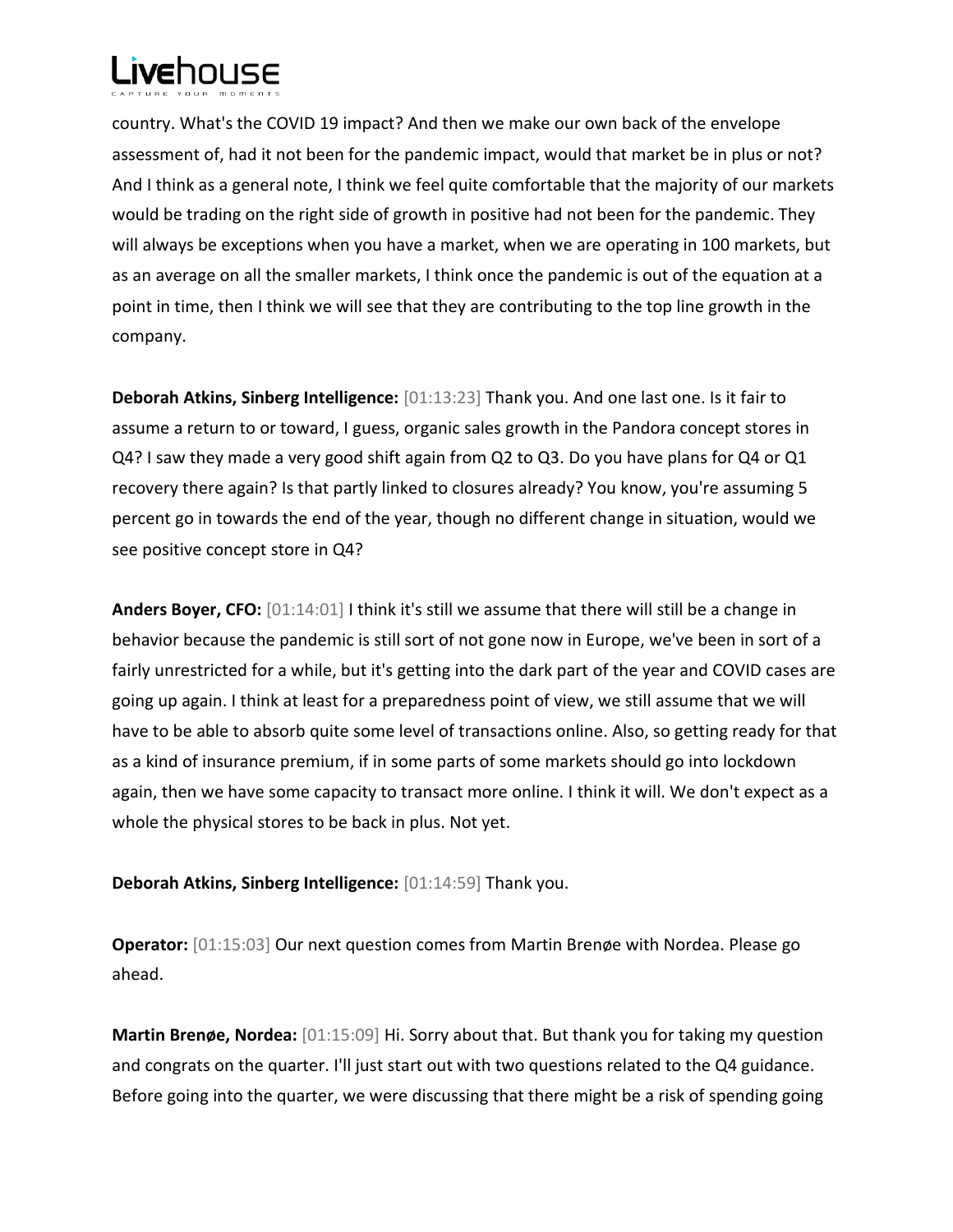from physical goods to services in the second half of the year. Doesn't really seem to have happened in Q3 yet. So what's the assumptions for Q4 on that behalf? And also on the impact guidance? Did I understand you correctly saying that Pandora Me relaunch is not indebted to the guidance of US?

**Anders Boyer, CFO:** [01:15:51] Hi Martin, maybe I can take both of those questions, I think. For Q4, we are assuming that the kind of behavior that we've seen so far in the third quarter, which is I do not have a significant shift back to services, a very big change of behavior that continues into Q4. So be business as usual compared to where we are as of today. That's the that's the thinking so implied in the guidance is not a big shift one or the other way around. Pandora Me is in Q4 guidance and thereby the full year guidance. So with a certain set of assumptions, because we always had Pandora Me revenue also in the third quarter. And before that on the old platform, but it's definitely in the guidance.

**Martin Brenøe, Nordea:** [01:16:50] Thank you, I'll jump back into queue.

**Operator:** [01:17:07] Our next question comes from Carina Cheeta with Goldman Sachs. Please go ahead.

**Carina Cheeta, Goldman Sachs:** [01:17:12] Hi there, and thank you very much for such a clear and comprehensive call so far. And I just have a quick follow up, if you don't mind. Thanks for the context earlier that the majority of Pandora Me sales in the quarter was due to sell-in. I just have a quick question on the sell-out data. I think in the appendix, it says that the two year stack of sell-out was up 275 percent. Just given the timing of the launch. Is there anything that we should bear in mind in terms of launch differences between the 2019 launch and 2021 launch that can just help us contextualize that figure? Thank you.

**Alexander Lacik, CEO:** [01:17:47] I think I mean, you shouldn't read too much into Pandora Me for Q3, to be honest, the launch only really started the last day of of the quarter so that, you know, I think we will talk about Pandora Me in February when we have a full trading quarter under the belt. I think what you see there is probably more sell in to partners that you were discussing or what?